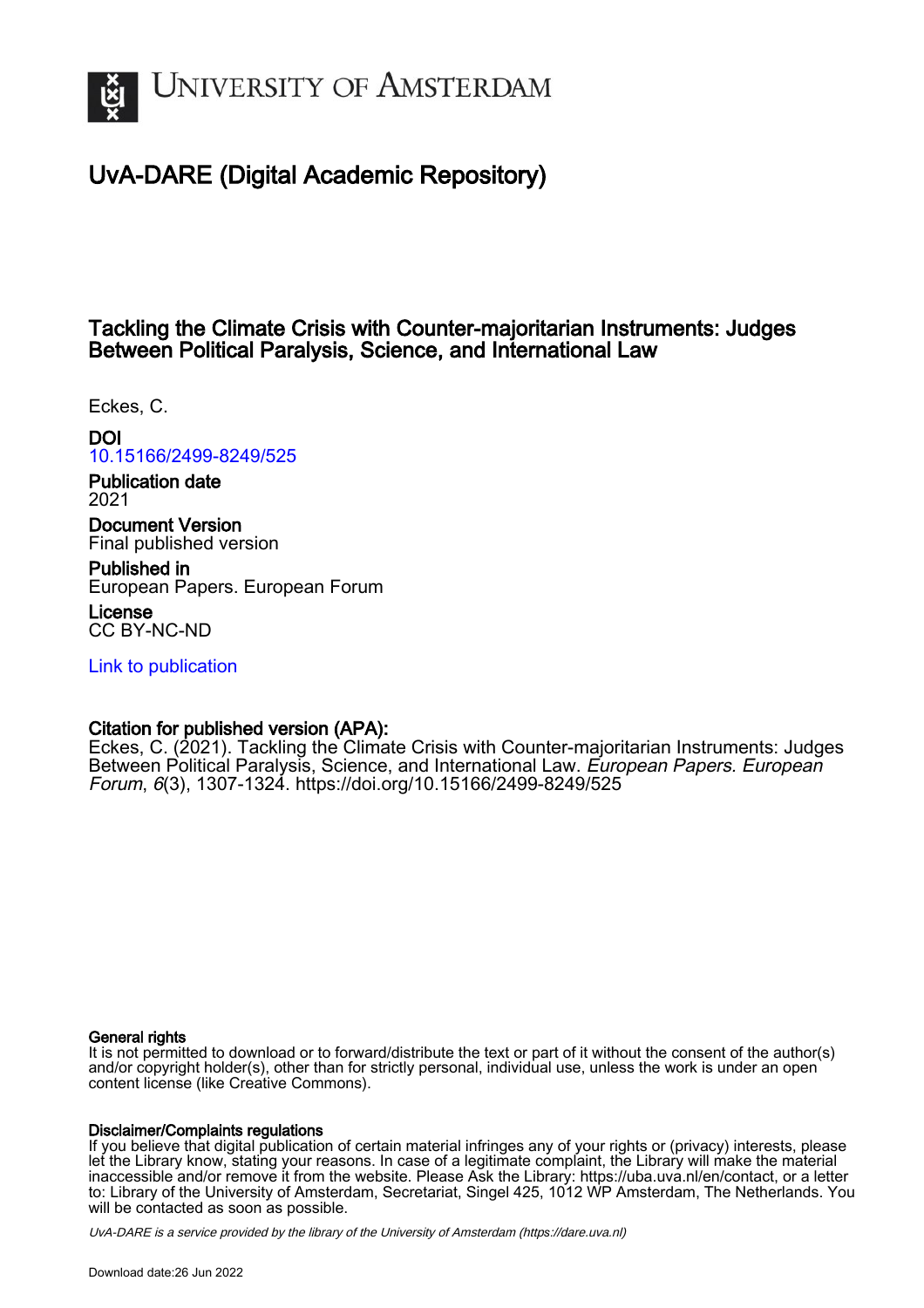

# Tackling the Climate Crisis with Counter-majoritarian Instruments: Judges between Political Paralysis, Science, and International Law

# Christina Eckes**[\\*](#page-1-0)**

ABSTRACT: The climate crisis is – as far as we can see in 2021 – the greatest challenge of the 21st century. The existence of global warming as a human-made problem and the abstract need of transiting away from fossil energy sources is largely accepted. The question, however, of how to best achieve this transition is a major bone of contention – internationally, within the European Union (EU), and in many EU Member States. However, the issue will only become more pressing and political struggle will only become more forceful as the negative impacts of climate change increasingly affect our lives and livelihoods. Until now, national legislatures and executives have failed to take measures anywhere close to what would be needed to reduce emissions sufficiently to mitigate the climate crisis. The consistent failure of "politics" in different contexts – international, European, and national, or even regional and local – has motivated a growing share of citizens and civil society actors to pursue what is necessary via counter-majoritarian instruments, most prominently through climate litigation. In this *Insight*, I analyse these growing counter-majoritarian pressures in the context of climate change. My primary focus lies with broader questions of separation of powers, the role of the judiciary in constitutional democracies, and how legally enforceable reduction standards could and should be determined.

KEYWORDS: climate litigation – counter-majoritarianism – separation of powers – democracy – climate science – international law.

## I. Climate litigation: a tool to overcome majoritarian paralysis?

The climate crisis is – as far as we can see in 2021 – the greatest challenge of the 21st century. The existence of global warming as a human-made problem and the abstract need of transiting away from fossil energy sources is largely accepted. The question, however, of how to best achieve this transition remains a major bone of contention – internationally, within the European Union (EU), and in many EU Member States. We can witness this in October and November 2021 at the 26th Conferences of the Parties (COP26)

<span id="page-1-0"></span>\* Professor of European Law, Amsterdam Centre for European Law and Governance, University of Amsterdam[, c.eckes@uva.nl.](mailto:c.eckes@uva.nl.)

[Vol. 6, 2021, No 3,](https://www.europeanpapers.eu/en/content/e-journal/EP_eJ_2021_3) pp. 1307-1324 doi[: 10.15166/2499-8249/525](https://search.datacite.org/works/10.15166/2499-8249/525) [\(European](http://www.europeanpapers.eu/en/content/european-forum) Forum, 1 February 2022) [\(CC BY-NC-ND 4.0\)](https://creativecommons.org/licenses/by-nc-nd/4.0/)

EUROPEAN PAPERS WWW.europeanpapers.eu ISS[N 2499-8249](https://search.datacite.org/works?query=www.europeanpapers.eu)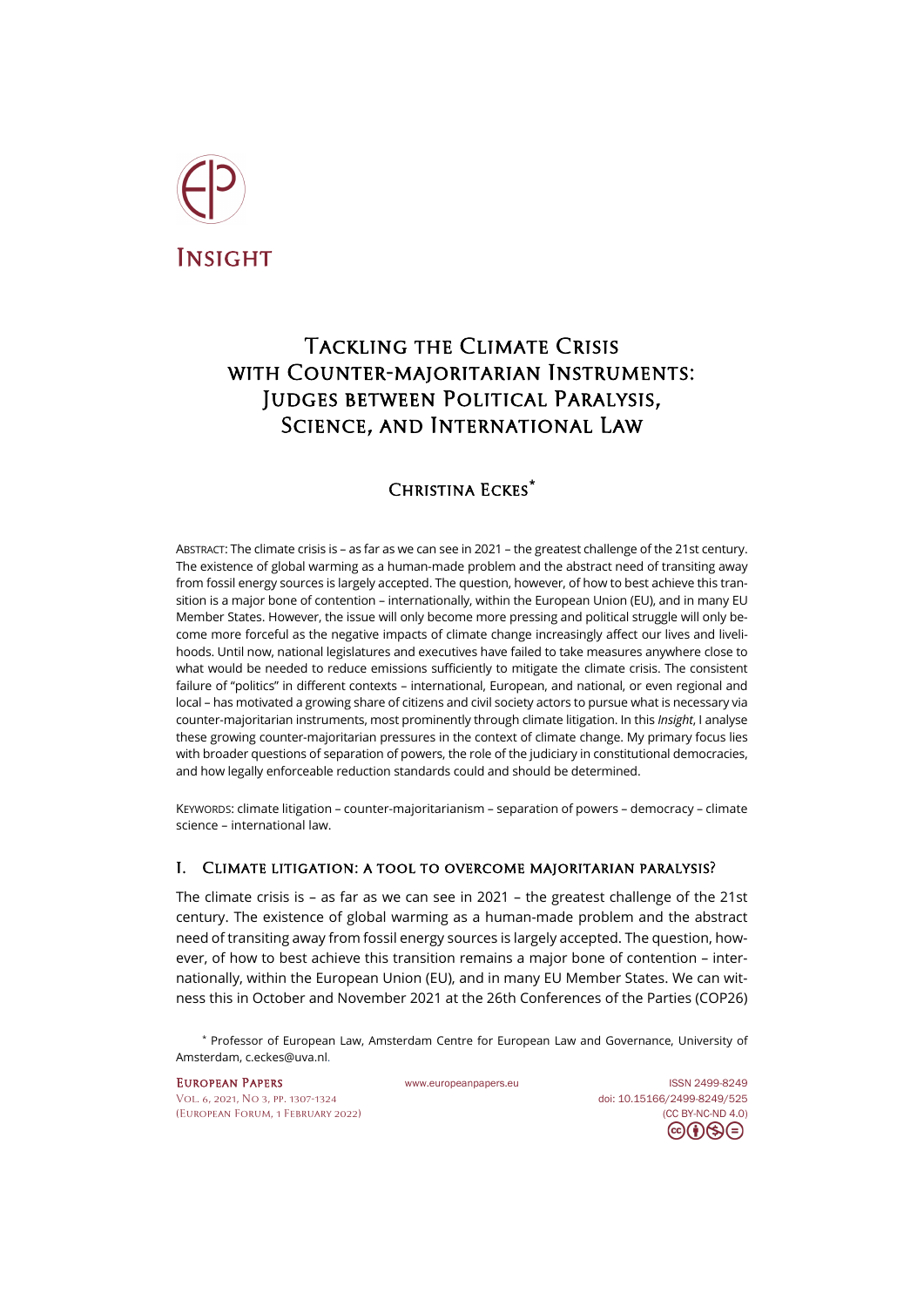within the United Nations Framework Convention on Climate Change, the adoption of the European Green Deal, German elections of 2021, as well as the (lack of) implementation of the successful climate litigation case (*Urgenda* case) in the Netherlands – to name but a few examples. It is only reasonable to expect that steep emission reduction becomes even more pressing and the political struggle becomes more forceful as the neg-ative impacts of the climate crisis increasingly affect our lives and livelihoods.<sup>[1](#page-2-0)</sup>

Until now, politics have failed to take legal measures anywhere close to what would be needed to reduce emissions sufficiently to mitigate climate change. The consistent failure of politics in different contexts – international, European, and national, as well as regional and local – has motivated a growing share of citizens and civil society actors to pursue what is necessary via counter-majoritarian instruments, most prominently through climate litigation.<sup>[2](#page-2-1)</sup>

In this *Insight*, I analyse these growing counter-majoritarian pressures in the context of climate change. My primary focus lies with broader questions of separation of powers, the role of the judiciary in constitutional democracies, and how legally enforceable reduction standards could and should be determined. The underlying guiding question is: *how can normative choices be reserved for politics in the face of such a complex, uncertain, urgent, and – at least with regard to what specific measures should be taken – highly controversial question of how to mitigate the climate crisis?*

My starting point is the emerging case law within Europe that concerns general obligations to reduce carbon emissions. In my analysis, I have considered all court decisions in systemic mitigation cases within Europe so far. I here discuss all cases that brought new relevant considerations for the role of judges in climate litigation. I necessarily have to treat the presented cases very concisely. So far, states have been required by national courts to reduce their overall national emissions in the Netherlands (*Urgenda*[3\)](#page-2-2), Ireland (*Friends of the Irish Environment – FIE<sup>[4](#page-2-3)</sup>), France (Grande-Synthe case<sup>5</sup>), and Germany (German Climate Protection Act* case<sup>6</sup>), as well as in other countries that I do not discuss in what

<span id="page-2-0"></span><sup>1</sup> Intergovernmental Panel on Climate Change (IPCC), Sixth Assessment Report, Climate Change 2021 – The Physical Science Basis, 7 August 2021 [www.ipcc.ch.](https://www.ipcc.ch/report/sixth-assessment-report-working-group-i/)

<span id="page-2-1"></span><sup>2</sup> See M Burger and D Metzger, 'Global Climate Litigation Report: 2020 Status Review' (UNEP 2020) [wedocs.unep.org;](https://wedocs.unep.org/bitstream/handle/20.500.11822/34818/GCLR.pdf?sequence=1&isAllowed=y) J Setzer and C Higham, 'Global Trends in Climate Change Litigation: 2021 Snapshot' (July 2021) Grantham Research Institute on Climate Change and the Environment and Centre for Climate Change Economics and Polic[y www.lse.ac.uk.](https://www.lse.ac.uk/granthaminstitute/wp-content/uploads/2021/07/Global-trends-in-climate-change-litigation_2021-snapshot.pdf)

<span id="page-2-2"></span><sup>3</sup> Supreme Court of Netherlands judgment of 20 December 2019 n. 19/00135 *The State of Netherlands v Stichting Urgenda* ECLI:NL:HR:2019:2007.

<span id="page-2-3"></span><sup>4</sup> Supreme Court of Ireland appeal of 31 July 2020 n. 205/19 *Friends of the Irish Environment CLG and The Government of Ireland*.

<span id="page-2-4"></span><sup>5</sup> Conseil d'État judgment of 1 July 2021 n. 427301 *Commune de Grand-Synthe et autre*. More information in English[: climate-laws.org.](https://climate-laws.org/geographies/france/litigation_cases/commune-de-grande-synthe-v-france) See also C Rinaudo, 'CP/Climat : l'État condamné à agir avant avril 2022' (1 July 2021) Affaire du Siècle [notreaffaireatous.org.](https://notreaffaireatous.org/cp-climat-letat-condamne-a-agir-avant-avril-2022/)

<span id="page-2-5"></span><sup>6</sup> German Federal Constitutional Court (BVerfG) order of 24 March 2021 BvR 2656/18 (*Klimaschutzgesetz – KSG*) ECLI:DE:BVerfG:2021:rs20210324.1bvr265618 1-270.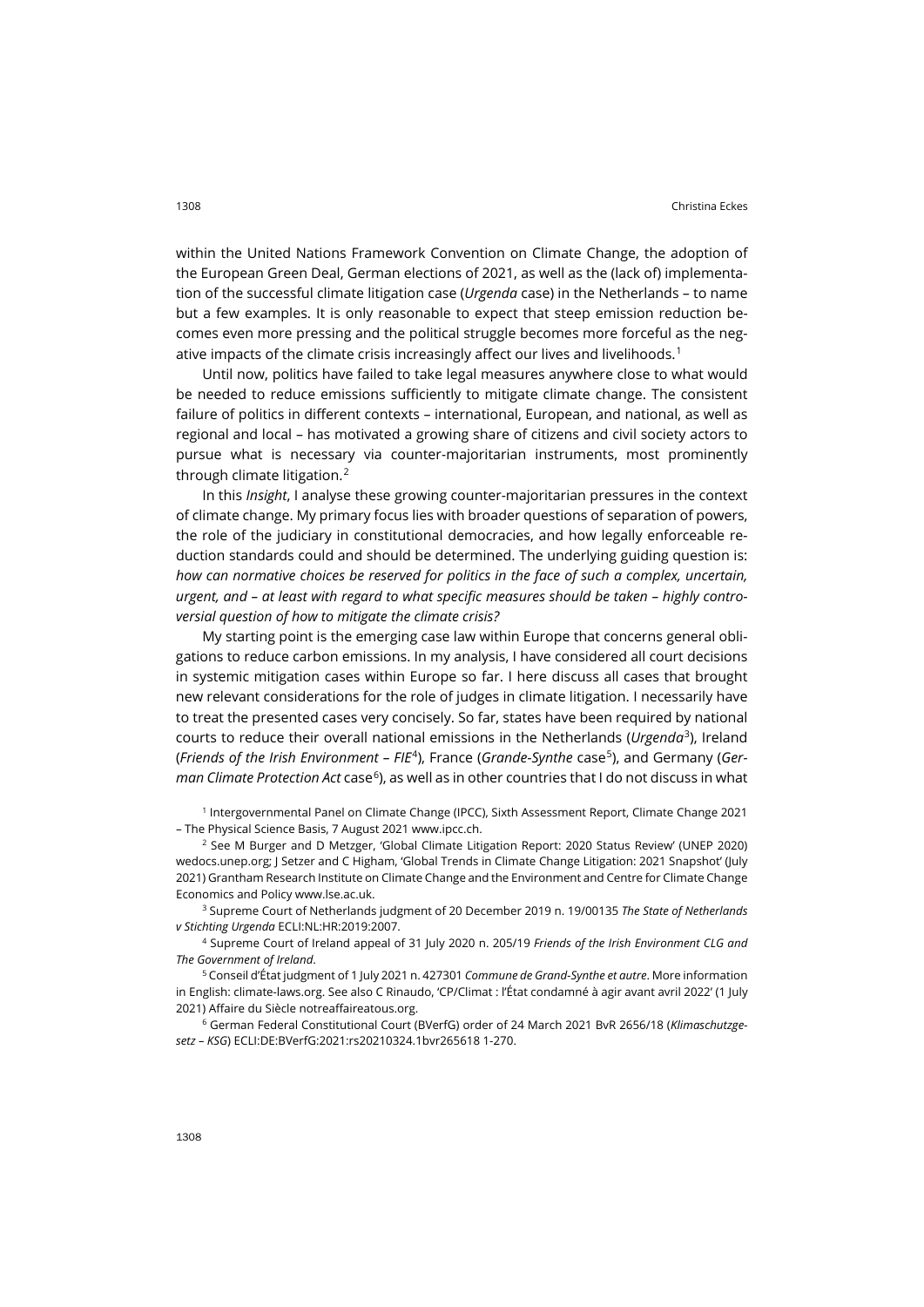follows. [7](#page-3-0) The Court of Justice of the European Union (CJEU) rejected a general mitigation case on standing.[8](#page-3-1) The European Court of Human Rights (ECtHR) will be ruling on the (in)adequacy of domestic legal remedies in a pending strategic mitigation case (*Portuguese School Children* case[9\)](#page-3-2). Other cases, which I also do not include in this analysis, are pending before national and European courts.<sup>[10](#page-3-3)</sup> Besides these cases against States, for which the label "strategic mitigation cases" was coined,<sup>[11](#page-3-4)</sup> the *Shell* case in the Netherlands, decided in first instance, demonstrates that also multinational companies are not beyond reach.<sup>[12](#page-3-5)</sup> Other cases against companies are also pending.<sup>[13](#page-3-6)</sup>

I first highlight that many of these cases demonstrate above all where and how politics are failing (section I.1) and then identify different legal tools used in these cases (I.2). Section II builds on these findings and addresses the main issue: faced with a growing number of climate cases, how can judges protect democratic decision-making? What should judges do to preserve separation of powers?

<span id="page-3-0"></span><sup>7</sup> United Kingdom Administrative Court of 2 January 2018 Claim No. CO/16/2018 on *Plan B Earth and Others v The Secretary of State for Business, Energy, and Industrial Strategy*; European Council Sharing Decision of 2019 406/2009/EC *Family Farmers and Greenpeace Germany v. Germany*; Swiss Supreme Court of 20 May 2020 No. A2992/2017 *Union of Swiss Senior Women for Climate Protection v. Swiss Federal Council and Others*; Austria Constitutional Court of 20 February 2020 *Greenpeace et al. v Austria* on Greenpeace sued to invalidate tax credits on air travel, arguing that GHGs pose a threat to human rights; Belgium Court of First Instance of 17 June 2021 *VZW Klimaatzaak v. Kingdom of Belgium and Others*; Administrative Court of Paris of 2021 *Notre Affaire à Tous and Others v. France*.

<span id="page-3-1"></span><sup>8</sup> Case T-330/18 *Carvalho and Others v Parliament and Council* ECLI:EU:T:2019:324 and C-565/19 *P – Carvalho and Others v Parliament and Council* ECLI:EU:C:2021:252. See also a climate case from the US on this point: Court of Appeal for the Ninth Circuit of 2020 n. 18-36082 SC n. 6:15-cv-01517-AA *Juliana v United States*.

<span id="page-3-2"></span><sup>9</sup> EctHR *Duarte Agostinho et autres v Portugal et autres* App n. 39371/20 [13 November 2020]; see also C Heri, 'The EctHR's Pending Climate Change Case: What's Ill-Treatment Got To Do With It?' (22 December 2020) EJIL:Talk! [www.ejiltalk.org.](https://www.ejiltalk.org/the-ecthrs-pending-climate-change-case-whats-ill-treatment-got-to-do-with-it/)

<span id="page-3-3"></span><sup>10</sup> Pending cases in: Spain, *Greenpeace v Spain*; France, *External Contribution to the French Constitutional Council*; UK, *Plan B Earth and Others v Prime Minister*; Czech Republic, *Klimatická žaloba ČR v Czech Republic*; Italy, *A Sud et al. v Italy*; Poland, *Górska et al. v Poland*; ECtHR of 21 September 2021 App n. 53600/20 *Verein KlimaSeniorinnen Schweiz and Others v Switzerland*; more details about these cases can be found here [http://climatecasechart.com.](http://climatecasechart.com/) 

<span id="page-3-6"></span><span id="page-3-5"></span><span id="page-3-4"></span><sup>11</sup> L Maxwell, S Mead and D van Berkel, 'Standards for Adjudicating the Next Generation of *Urgenda*-style Climate Cases' in M Alabrese, A Savaresi and J Scott (eds), 'Climate Change Litigation and Human Rights: Stocktaking and a Look at the Future' (2021 forthcoming) Journal of Human Rights and the Environment.

<sup>12</sup> The Hague District Court Judgment of 26 May 2021 case n. C/09/571932 ECLI:NL:RBDHA:2021:5337.

<sup>13</sup> *E*.*g*. *Greenpeace v VW* filed on 9 November 2021, English summary available at [www.greenpeace.org.](https://www.greenpeace.org/international/press-release/50625/greenpeace-sues-volkswagen-for-fuelling-the-climate-crisis-and-violating-future-freedom-and-property-rights/)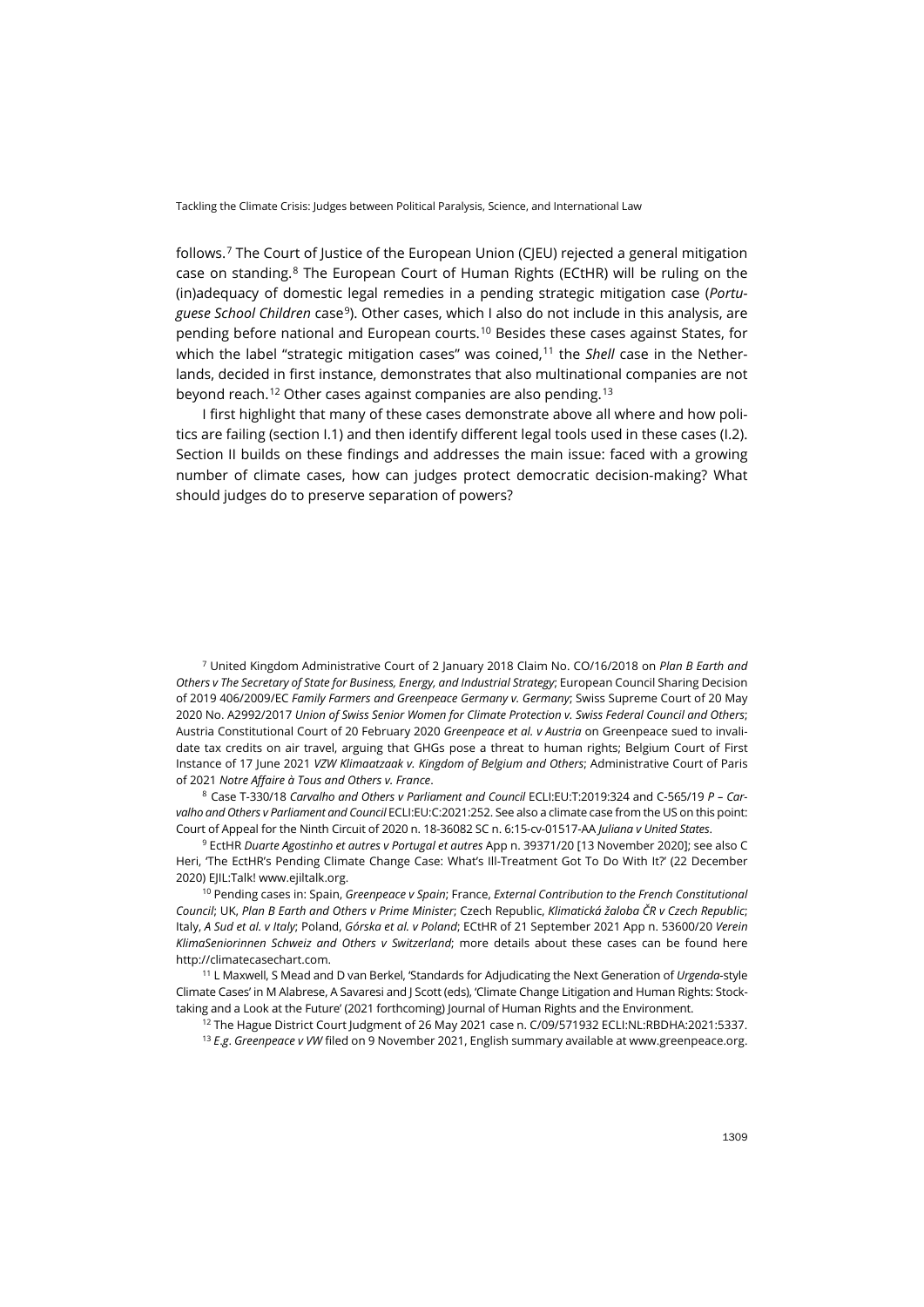#### i.1. One shared conclusion: politics is failing

All general emission reduction cases decided by national courts<sup>[14](#page-4-0)</sup> confirm one point: politics are failing to take adequate measures addressing the climate crisis. Plans are too insufficiently ambitious, remain vague, and lack justification.

In the first successful strategic mitigation case (*Urgenda*), three instances, including the Dutch Supreme Court in 2019,<sup>[15](#page-4-1)</sup> determined that the Dutch State was required to reduce emissions by at least 25 percent by 2020 against 1990 levels. The case is a landmark case in international climate litigation for three reasons: it was the first of its kind; the court formulated a specific minimum reduction of emissions that the State has to comply with; and it exposed in public court proceedings for the first time the untenable reasoning of a State, aiming to justify inaction in face of an existential threat.

In the words of the Dutch Supreme Court, instead of providing "insight into which measures it intends to take in the coming years, […] the State has confined itself to asserting that there "are certainly possibilities" in this context". [16](#page-4-2) The State acknowledged the fact that "any postponement of the reduction of emissions therefore means that emissions in the future will have to be reduced on an increasingly large scale in order to make up for the postponement in terms of both of time and size". [17](#page-4-3) Postponement makes the necessary measures hence "increasingly far-reaching and costly", as well as "riskier". [18](#page-4-4) This part of the reasoning demonstrates in particular how the judiciary takes issue with the *lack of consideration of the long-term future in the State's arguments*. In addition, the Dutch Supreme Court specifically pointed out that the State's duty of "due diligence" required it to substantiate that emissions reduction measures were "responsible". [19](#page-4-5) Yet, the Dutch State failed to offer such substantiation. This duty to substantiate is an inherently democratic requirement and an attempt to hold the State to a right to justification.[20](#page-4-6)

In Ireland (*FIE*), a national law required the Government to draw up a plan to reduce emissions. Irish courts were called to review this plan. The plan stated that Ireland was committed to achieving by 2050 an aggregate reduction in carbon emissions of at least

<span id="page-4-0"></span><sup>14</sup> The cases decided by the CJEU and the case pending before the EctHR are not analysed in this section, as they do not address the failure of politics.

<span id="page-4-2"></span><span id="page-4-1"></span><sup>15</sup> The Hague District Court of 24 April 2015 case n. C/09/456689 ECLI:NL:GHDHA:2018:2591; Gerechtshof Den Haag of 9 October 2018 case n. 200.178.245/01 ECLI:NL:HR:2019:2006; Hoge Raad of 20 December 2019 case n. 19/00135 ECLI:NL:HR:2019:2007.

<sup>16</sup> *Urgenda* cit. para. 7(4)(6).

<span id="page-4-6"></span><span id="page-4-5"></span><span id="page-4-4"></span><span id="page-4-3"></span><sup>20</sup> C Eckes, 'The Courts Strike Back – The Shell Case in Light of Separation of Powers' (15 June 2021) Verfassungsblog [verfassungsblog.de.](https://verfassungsblog.de/the-courts-strike-back/)

<sup>17</sup> *Ibid*. paras 7(4)(5).

<sup>18</sup> *Ibid*. paras 7(4)(3).

<sup>19</sup> *Ibid*. para. 7(2)(1).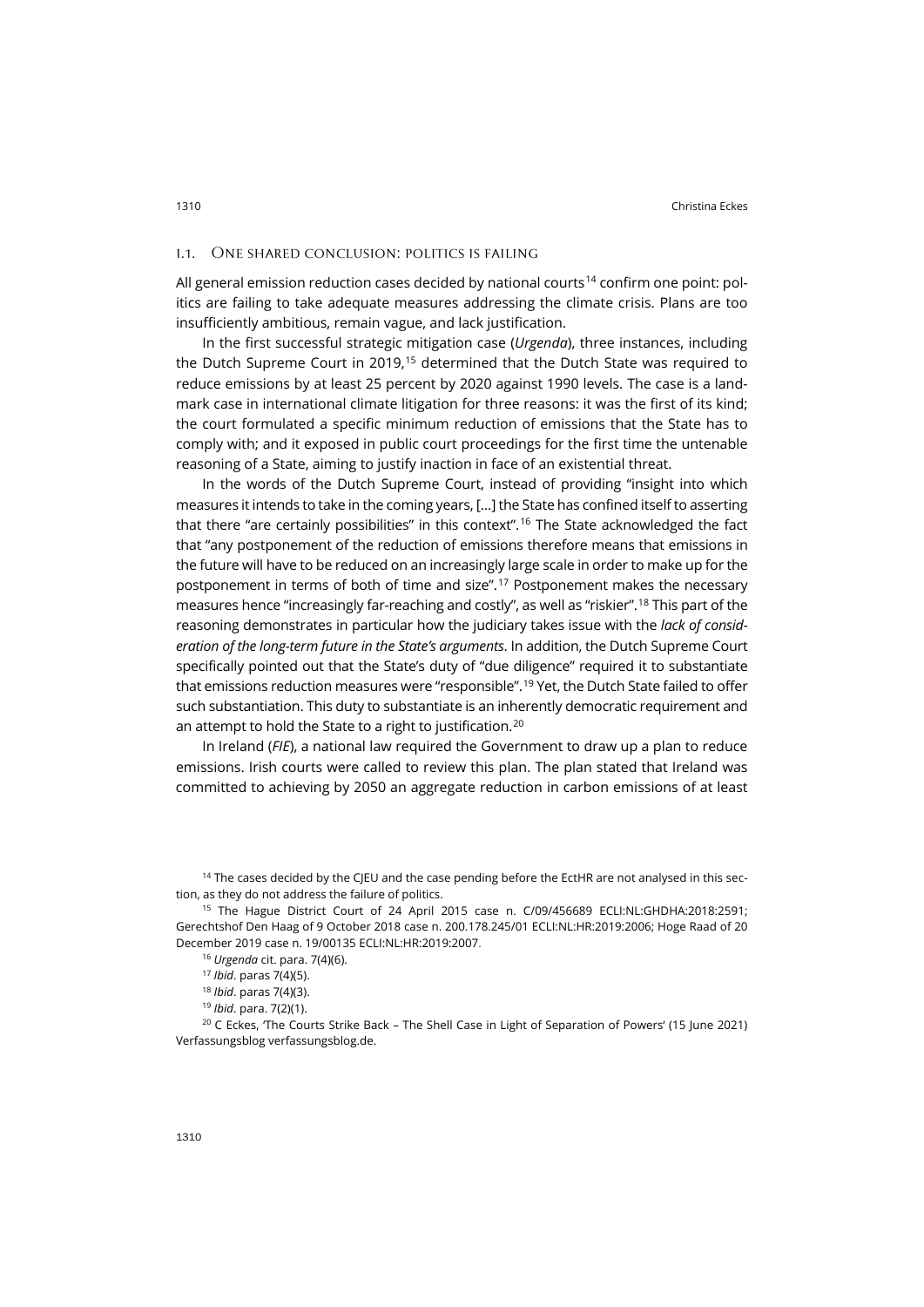80 per cent in some sectors and zero net emissions in others (both compared to 1990 levels). $^{\mathrm{21}}$  $^{\mathrm{21}}$  $^{\mathrm{21}}$  However, the plan allowed Ireland's emissions first to increase further. $^{\mathrm{22}}$  $^{\mathrm{22}}$  $^{\mathrm{22}}$ 

Two instances, including in 2020 the Irish Supreme Court, held that the proposed trajectory was deficient and that the national law required the government to specify the manner in which they were going to achieve their reduction target. The courts were not convinced by the government's response that not all the steps to achieve the envisaged reduc-tion could be known already.<sup>[23](#page-5-2)</sup> It was in particular the postponement of (political responsibility for) emission reduction (by being insufficiently specific and by allowing in the shortterm a further increase in emissions) that the courts did not accept and that reveals the failing of (the short-termism of) politics in the face of a long-term existential threat.

One core point of the Irish Supreme Court was that the public need to be able to hold their government to account.<sup>[24](#page-5-3)</sup> Citizens need to understand whether the government is doing its job (well enough). This is a broad and fundamental democratic argument that carries weight much beyond the narrow legal basis on which the Irish courts ruled, namely that the government failed to comply with the specificity requirements of the national climate law.

In March 2021, the German Constitutional Court (GCC) held that the national climate protection act 2019 (*Klimaschutzgesetz*) violated fundamental rights protected under the German Constitution. The GCC dedicated several paragraphs to describing *how and why politics fails to address the climate crisis* in any form or manner that could be considered adequate. It emphasised how the day-to-day political process, with short intervals be-tween elections, makes it structurally difficult to pursue long term ecological interests.<sup>[25](#page-5-4)</sup>

The GCC emphasized, on the one hand, that the legislature enjoys a particular prerogative to specify the emission reduction objectives and, on the other, that the requirement of climate protection under art. 20(a) GG limits the legislature's margin of discre-tion.<sup>[26](#page-5-5)</sup> The legislature cannot simply refrain from action or omit to develop a suitable plan of how to reduce emissions. This is why the legislature failed to stay within its margin of discretion, the boundaries of which are determined by the Constitution. In this context, the GCC acknowledged that it is not the task of the judiciary to concretise open textured constitutional norms in the place of the legislature but that it falls to the judiciary to ensure that these norms' outer boundaries are respected.

In July 2021, France's highest Administrative Court (*Conseil d'État*), ruled that in the *Grande-Synthe* case, the Government had failed to pursue effective climate action. The

<sup>21</sup> *Friends of the Irish Environment CLG and The Government of Ireland* cit. para. 5(25).

<sup>22</sup> *Ibid*. *inter alia* para. 4(3).

<span id="page-5-5"></span><span id="page-5-4"></span><span id="page-5-3"></span><span id="page-5-2"></span><span id="page-5-1"></span><span id="page-5-0"></span><sup>23</sup> *Ibid*. para. 6(43): the plan spoke of "endeavouring to improve our understanding"; "further investigation will also be necessary"; "we cannot be sure what future technologies will deliver".

<sup>24</sup> *Ibid*. para. 6(47).

<sup>25</sup> Federal Climate Protection Act of 12 December 2019 *Klimaschutzgesetz – KSG* para. 206.

<sup>26</sup> *Ibid*. para. 205.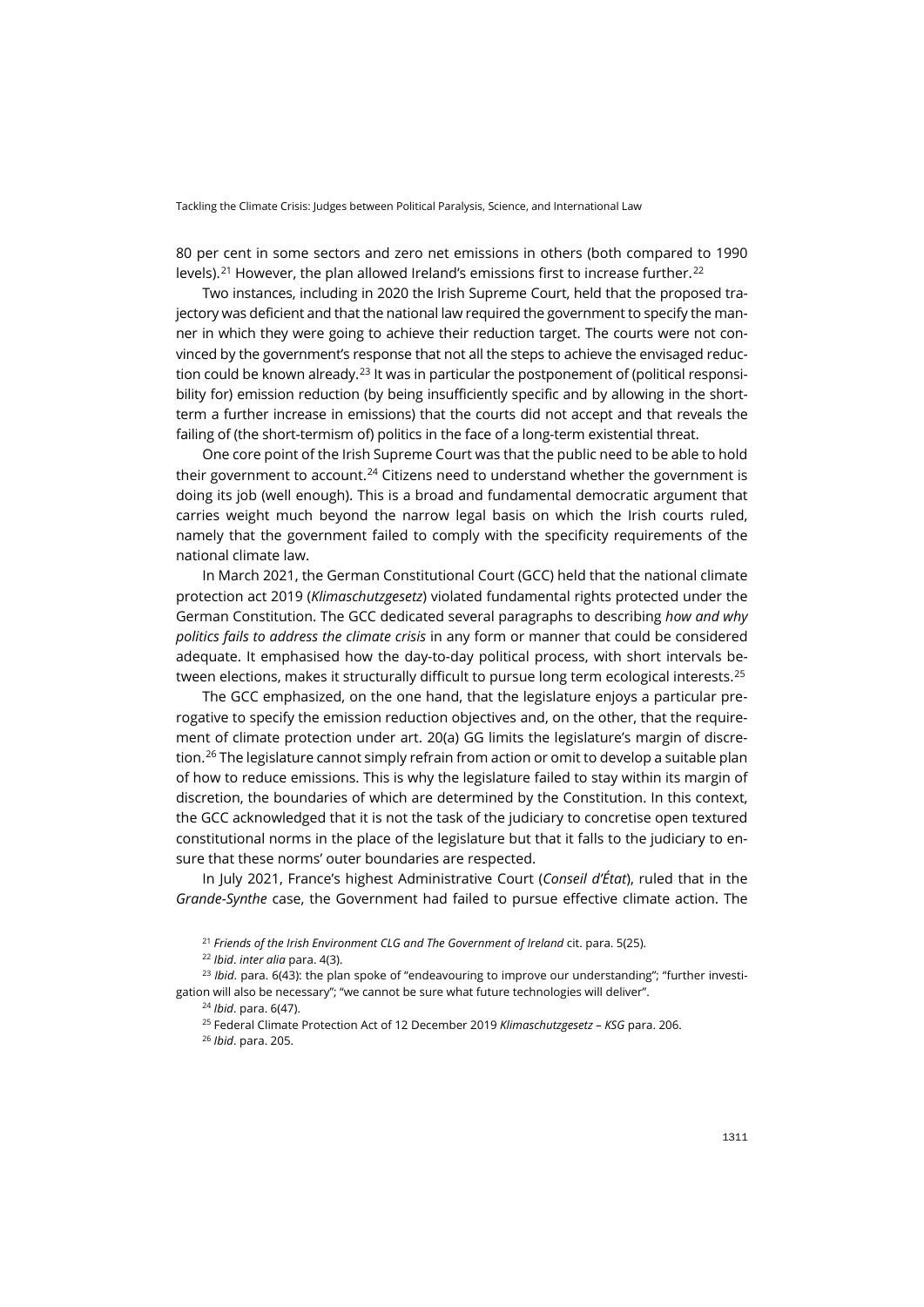Court concluded that the Government's efforts and measures were inadequate and incompatible with international commitments and the 2030 climate targets set in national law. It gave the Government nine months (until March 2022) to take the measures necessary for reducing emissions produced on French territory to a level that complies with France's climate targets under the 2010 Paris Agreement.[27](#page-6-0)

The *Grande-Synthe* case is a relevant contribution to the growing international body of case law, in which highest national courts expose the inaction of their States, failing to take adequate executive or legislative actions. It also highlights a (growing) polarization of views within public governance structures that leads to internal political conflicts which cannot be resolved in the political arena. The plaintiff Grande-Synthe is a municipality and its mayor challenging national climate policy. The case is hence an example of the sub-national executive challenging the national executive over emission reductions.

Finally, the *Shell* case in the Netherlands,[28](#page-6-1) while directed at a multinational company rather than a state, nonetheless highlights how politics is failing. One should understand climate litigation against selected, particularly powerful private actors as *complementing* cases against states. It is a rationale similar to the complementing rationale that justifies EU competition law. EU competition law (addressing private actors) complements internal market regulation (directed at EU member states) by ensuring that companies do not re-erect the obstacles to free trade that member states legally committed to dismantle. Big multinationals emit more than some states. By creating the supply side, they shape the demand side (consumer behaviour) and hence influence what is called scale 3 emissions. They are – within certain limits – able to shift their own emissions (scale 1 emis-sions) from one territory to another. Politics struggle to rein big multinationals in.<sup>[29](#page-6-2)</sup>

All the discussed cases illustrate the illegal paralysis of politics. They highlight how the climate crisis is the perfect storm. It brings together several fundamental challenges to democracy: first, the short-termism and limited constituency focus of politics does not allow the representation of those most affected and overrepresents polluters. The consequences of global warming are most strongly felt by those who do not have a voice in the political process, namely today's children/future generations and people in the global South. The decarbonizing and the connected change in behaviour is first and foremost demanded of those who are – at this point in time – well-represented in politics, namely the adult population, entrepreneurs, and the industry. Second, the climate cases expose the problem of responsibility shifting. This is the case because the emissions of today heat the planet for decades to come. Cause and effect are hence spread out over time. This is also the case because the climate challenge is a truly global one and can ultimately

<sup>28</sup> The Hague District Court judgment of 26 May 2021 n. C/09/571932 *Royal Dutch Shell Plc*.

<span id="page-6-2"></span><span id="page-6-1"></span><span id="page-6-0"></span> $29$  This point is exacerbated by the regularly visible entanglement between politics and strong economic actors, see *e*.*g*., B Lindsey and ST Teles, *The Captured Economy: How the Powerful Enrich Themselves, Slow Down Growth, and Increase Inequality* (Oxford University Press 2017).

<sup>27</sup> Conseil d'État *Commune de Grand-Synthe et autre* cit.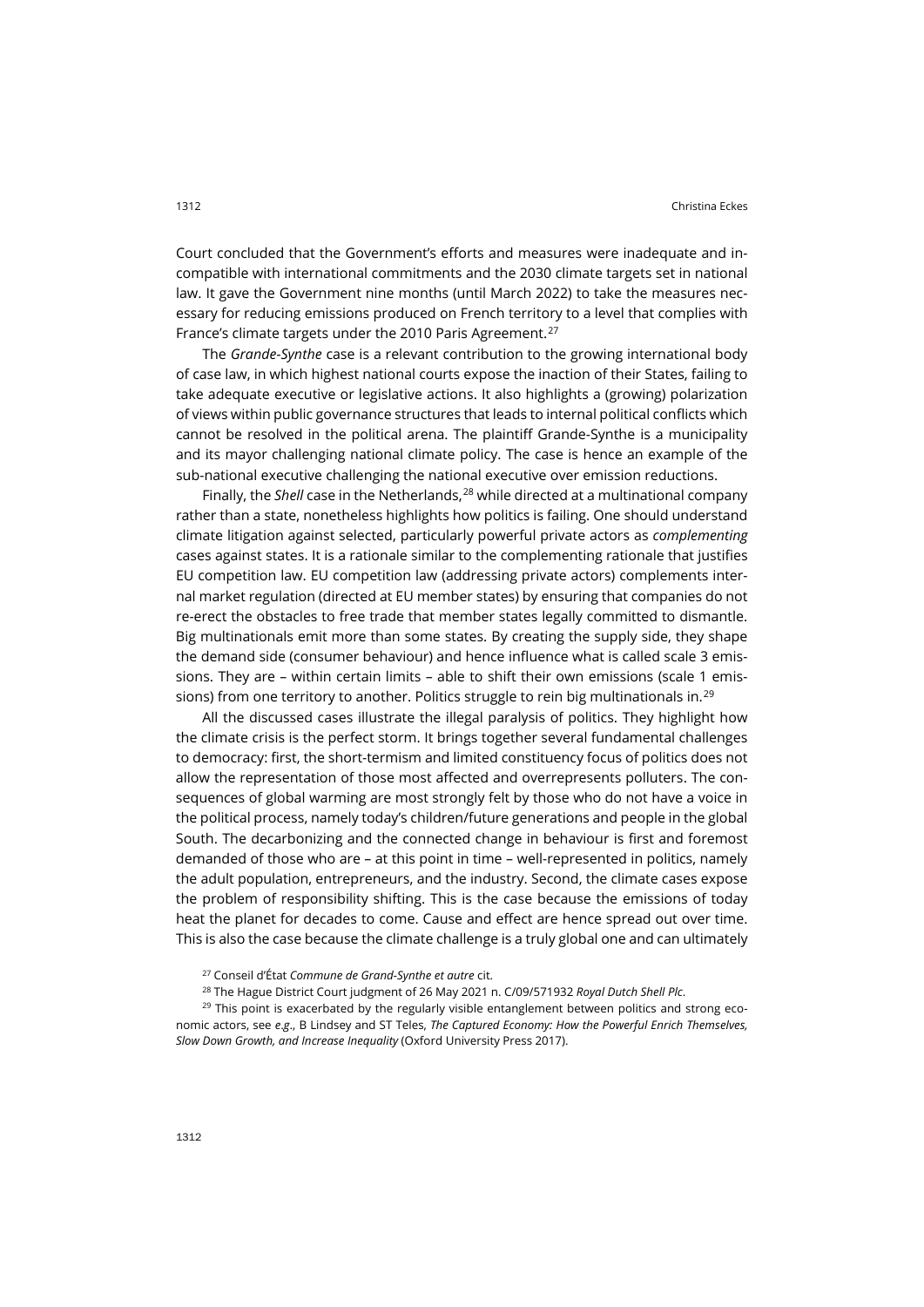only be met in a global effort. Hence, any national or even regional efforts could be con-sidered a drop in the ocean.<sup>[30](#page-7-0)</sup> while inaction will definitely lead to disaster. Both points invite responsibility shifting into the future and to the international community.

It is well-established that "[c]urrent [Nationally Determined Contributions] remain seriously inadequate to achieve the climate goals of the Paris Agreement and would lead to a temperature increase of at least 3°C by the end of the century". [31](#page-7-1) Election-focussed short-term thinking and the unwillingness to take unpopular measures are structural flaws of politics that cut across all political parties, including those that advocate the need for climate action. In light of the failing of politics, in a democracy, the move towards counter-majoritarian instruments is a logical one. The next section briefly sketches a selection of the very different procedural and substantive legal tools that activists draw on to move climate action further.

i.2. Different ways leading to a similar conclusion: human rights, tort, policy objectives, national legal obligations, and always international agreements and science

The different cases were brought on the basis of very different legal claims. Depending on the specific national legal context, arguments relied on human rights, policy objectives, and obligations under ordinary national law. All cases relied on international law and climate science for the evaluation of the claims brought before them.

In the Netherlands, a clean environment is not protected by a binding constitutional state objective. Nor did the Netherlands have a specific climate act or statutory determined reduction targets. The duty to reduce emissions was based on the rights to life and to private and family life, under arts 2 and 8 of the European Convention on Human Rights (ECHR), and a breach of the duty of care by the Dutch State in tort law. Based on international human rights obligations and national tort law, the Dutch Supreme Court confirmed that "the genuine threat of dangerous climate change […] constitutes "real and immediate risk"" and "that the *lives and welfare of Dutch residents could be seriously jeopardised*", [32](#page-7-2) and that the Dutch State was *individually* responsible "to do "its part" in order to prevent dangerous climate change, even if it is a global problem". [33](#page-7-3) The Dutch Court also relied on the 25-40 percent emission reduction target by 2020 formulated by the IPCC for developed countries, necessary for holding temperature increase to *a target of no more than* 2°C, as agreed in the Paris Agreement. [34](#page-7-4)

<span id="page-7-0"></span><sup>30</sup> The drop in the ocean argument has explicitly been rejected by several courts: *e*.*g*. *Klimaschutzgesetz – KSG* cit. para. 206.

<span id="page-7-4"></span><span id="page-7-3"></span><span id="page-7-2"></span><span id="page-7-1"></span><sup>31</sup> UN Environment Programme, 'Emissions Gap Report 2020' (09 December 2020) [www.unep.org](http://www.unep.org/) 11; Climate Action Tracker, se[e climateactiontracker.org.](https://climateactiontracker.org/)

<sup>32</sup> *Urgenda* cit. para. 5(6)(2).

<sup>33</sup> *Ibid*. para. 5(7)(1).

<sup>34</sup> *Ibid*. paras 7(2)(8) and 7(2)(9). The generally agreed target temperature is now 1,5 °C.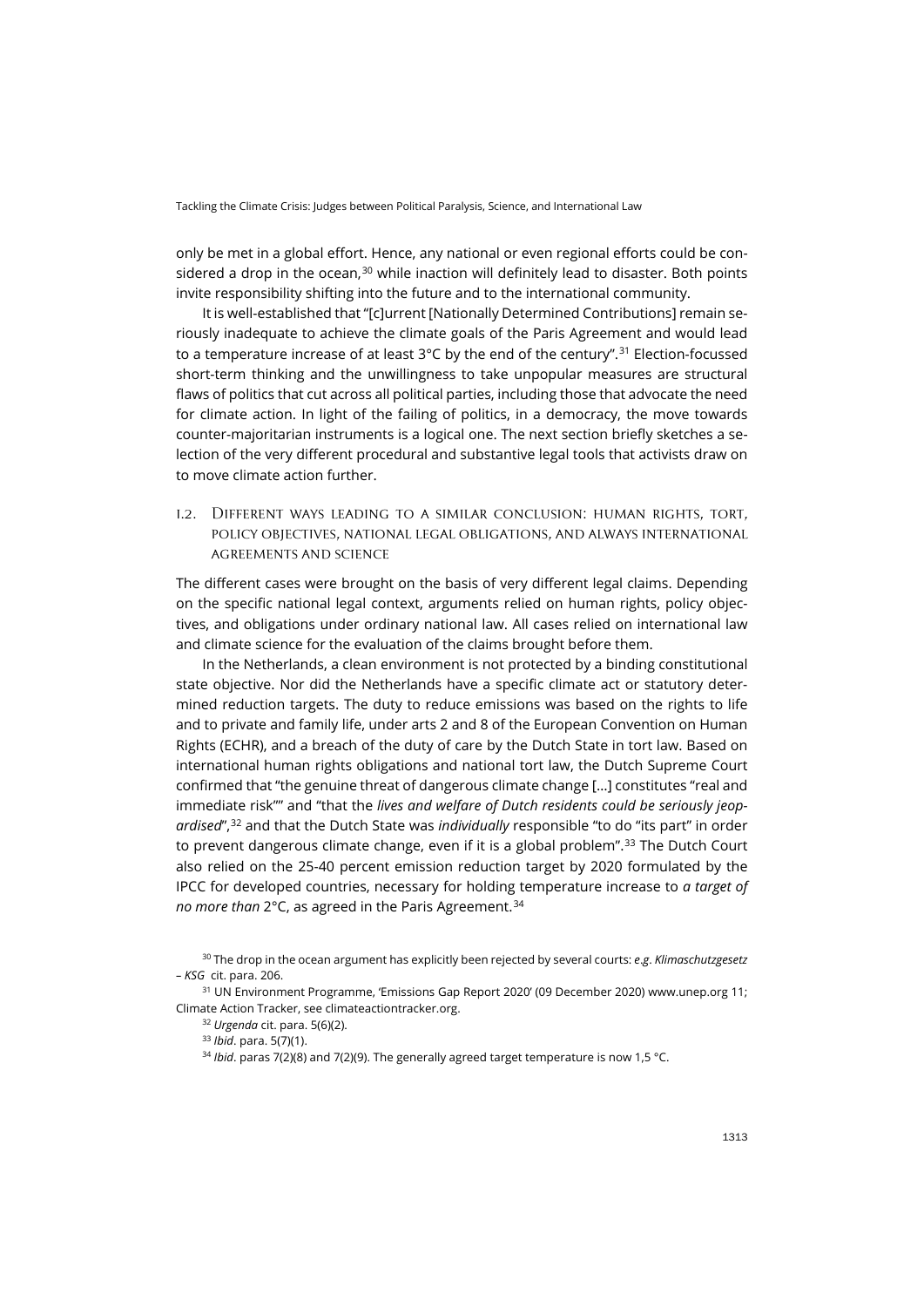In Ireland, the Irish Supreme Court could narrowly focus on the legal obligations of the Government under ordinary national law. However, the ruling has nonetheless broader relevance. It rejected the Government's unreasonable position of aiming for a determined reduction percentage in the far-future of 2050, while first allowing emissions to increase. The Court's emphasis on *developing a trajectory* sensibly focusses on overall emissions rather than emission targets at a given moment.

In addition, the Court importantly rejected the argument that the Government was not able to sketch a reduction trajectory because of all the uncertainties of future developments. This focusses the discussion on *science as it is known* at the moment of planning/judgment, rather than hypothetical technical developments in the future.

The Irish Supreme Court mentioned the Paris agreement 2015 and the UN Framework Convention on Climate Change only in passing when simply pointing out that "[t]here is […] a general consensus in climate science that, if the effects of global warming are to be mitigated or reduced, the rise in global temperatures should not exceed 2°C above pre-industrial levels". [35](#page-8-0)

In the *Climate Protection Act* case, the GCC held that the challenged legal provisions violated the constitutionally protected fundamental rights of the complainants (art. 2(2) s.1 GG) by irreversibly offloading major emission reduction burdens into the future, namely to after 2030. The specific reduction needs were taken from a combination of ordinary domestic law in light of the leading national expert body, which heavily relied on the leading, politically endorsed international expert body (IPCC).

The case is interesting, among other things, because of the GCC's approach to science. Most importantly, the German court focused for the first time explicitly on the State's cumulative carbon emissions in light of a *national carbon budget*. In terms of scientific authorities, the GCC avoided carrying out its own assessment by relying on the temperature goal stipulated in the Climate Change Act – a norm of ordinary law enjoying the usual democratic legitimation of the legislative process.<sup>[36](#page-8-1)</sup> The Court then translated this temperature goal into a *national carbon budget* based on the advice of the expert council for environmental questions, which in turn had relied for its calculations of the national budget on the work of the IPCC establishing a *global* carbon budget.[37](#page-8-2) This move towards thinking in terms of total carbon budgets is crucial. Emissions, once released into the atmosphere, have a longterm impact on the climate. Hence, logically, the total amount of emissions is determinative of our climate and not the reduction percentage in a given year.

In addition, the GCC could rely on a state policy objective in the German Constitution (art. 20(a) GG), which obliges the state to take climate action. While this objective does

<sup>&</sup>lt;sup>35</sup> Friends of the Irish Environment CLG and The Government of Ireland cit. para. 3(4).

<sup>36</sup> *Klimaschutzgesetz – KSG* cit. para. 209.

<span id="page-8-2"></span><span id="page-8-1"></span><span id="page-8-0"></span><sup>&</sup>lt;sup>37</sup> Sachverständigenrat für Umweltfragen, 'Zur Entscheidung des Bundesverfassungsgerichts zum Klimaschutzgesetz' (29 April 2021[\) www.umweltrat.de.](https://www.umweltrat.de/SharedDocs/Downloads/DE/01_Umweltgutachten/2016_2020/2020_Umweltgutachten_Kap_02_Pariser_Klimaziele.html)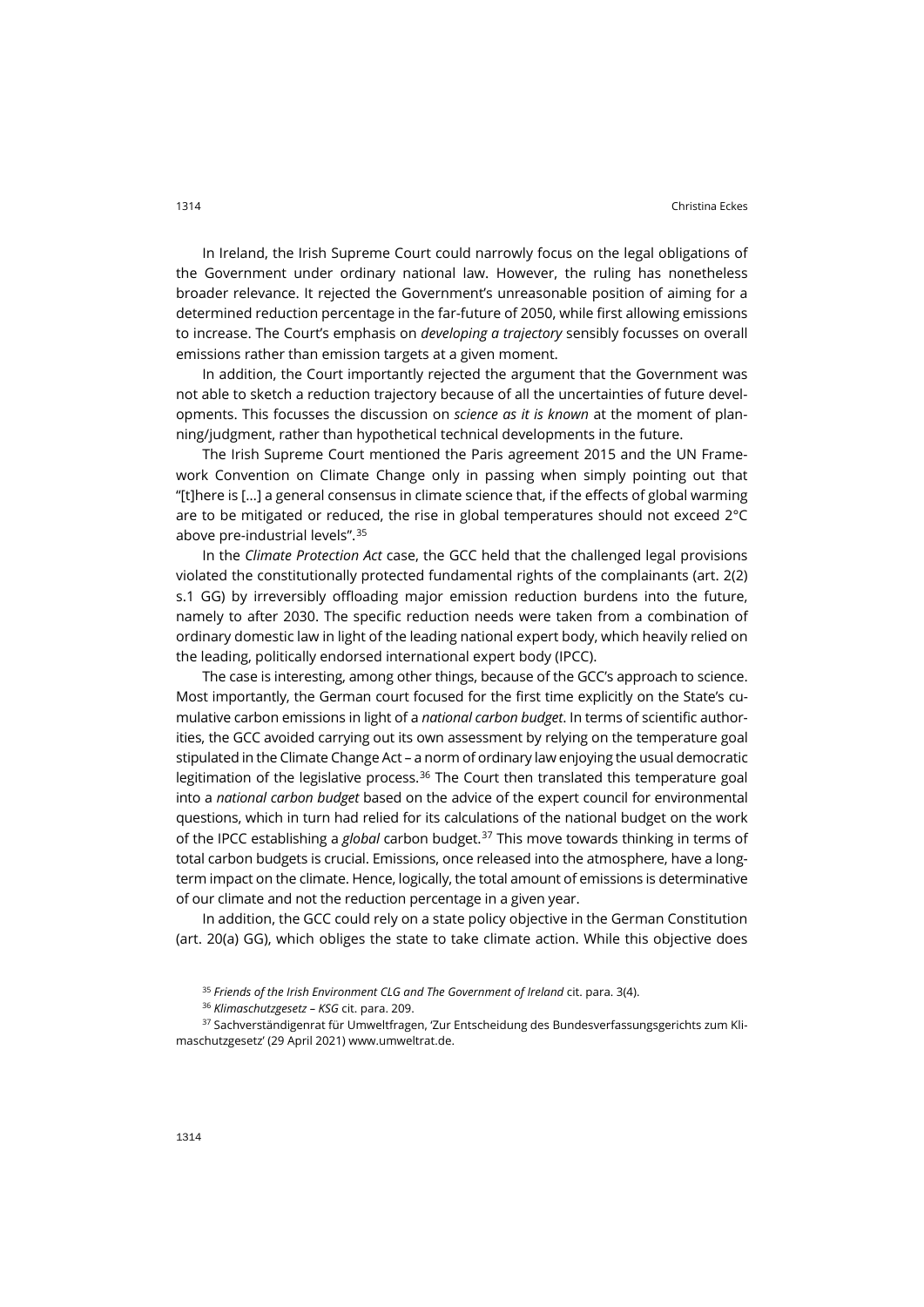not create subjective rights, it is directly justiciable.<sup>[38](#page-9-0)</sup> Indeed, it obliges the state to protect the interests of *future generations* and aim for *climate neutrality*. [39](#page-9-1) The Court also noted that the German Climate Protection Act aimed to give effect to the Paris Agreement.<sup>[40](#page-9-2)</sup>

The approaches of the plaintiffs, as well as the courts differ considerably.<sup>[41](#page-9-3)</sup> This is largely due to the different national circumstances, such as whether national climate legislation exists; whether the constitution contains relevant state policy objectives; whether the ECHR can directly be relied on; and how duties under national tort law are formulated. What comes back in all cases is the reliance on international law and science, in form of the Paris agreement and mostly the work of the IPCC. Many climate cases (attempt to) use non-binding international norms together with overwhelming science of what is necessary in order to give meaning to legally enforceable national or international obligations. This is the case because so far States have shied away or failed to make more concrete international legal commitments concerning emission reduction targets that could directly – without relying on general national or other general international norms, *e*.*g*., human rights – be enforced before courts.

Judicial review of state action is a counter-majoritarian instrument in democracies. It protects minority interests, often through human rights review. This is already controversial in light of the doctrine of separation of powers and the basic democratic commitment that rules should be determined by those who are subject to them.

In the context of climate litigation, this point becomes even stronger where courts rely on science and (non-binding) international law. Both can equally be framed – to different degrees – as counter-majoritarian instruments. Science, often brought into decision-making through expert bodies, is a technocratic means to achieve a certain level of rationality. It makes no claim to democratic legitimacy. International law makes a claim to indirect democratic legitimacy via national ratification; however, this democratic legitimacy is considerably weaker than that of ordinary domestic law. In addition, lofty political commitments are usually made in the executive-dominated world of international relations (and non-binding law). These political commitments are often even more weakly democratically legitimized. This reliance on instruments with frail democratic credentials in legal reasoning that sets boundaries to much more strongly democratically legitimised state action appears likely to increase concerns about separation of powers.

### II. Separation of powers at stake: what role for counter-majoritarian forces?

<span id="page-9-2"></span><span id="page-9-1"></span><span id="page-9-0"></span>Separation of powers issues loom large in the debate on whether counter-majoritarian instruments should be deployed to achieve objectives that the elected political actors are

<sup>38</sup> *Klimaschutzgesetz – KSG* cit. para. 112.

<sup>39</sup> *Ibid*. paras 193 and 194, respectively.

<sup>40</sup> *Ibid*. paras 3 and 4.

<span id="page-9-3"></span><sup>41</sup> In light of the limited wordcount, this section focusses on Germany, the Netherlands, and Ireland.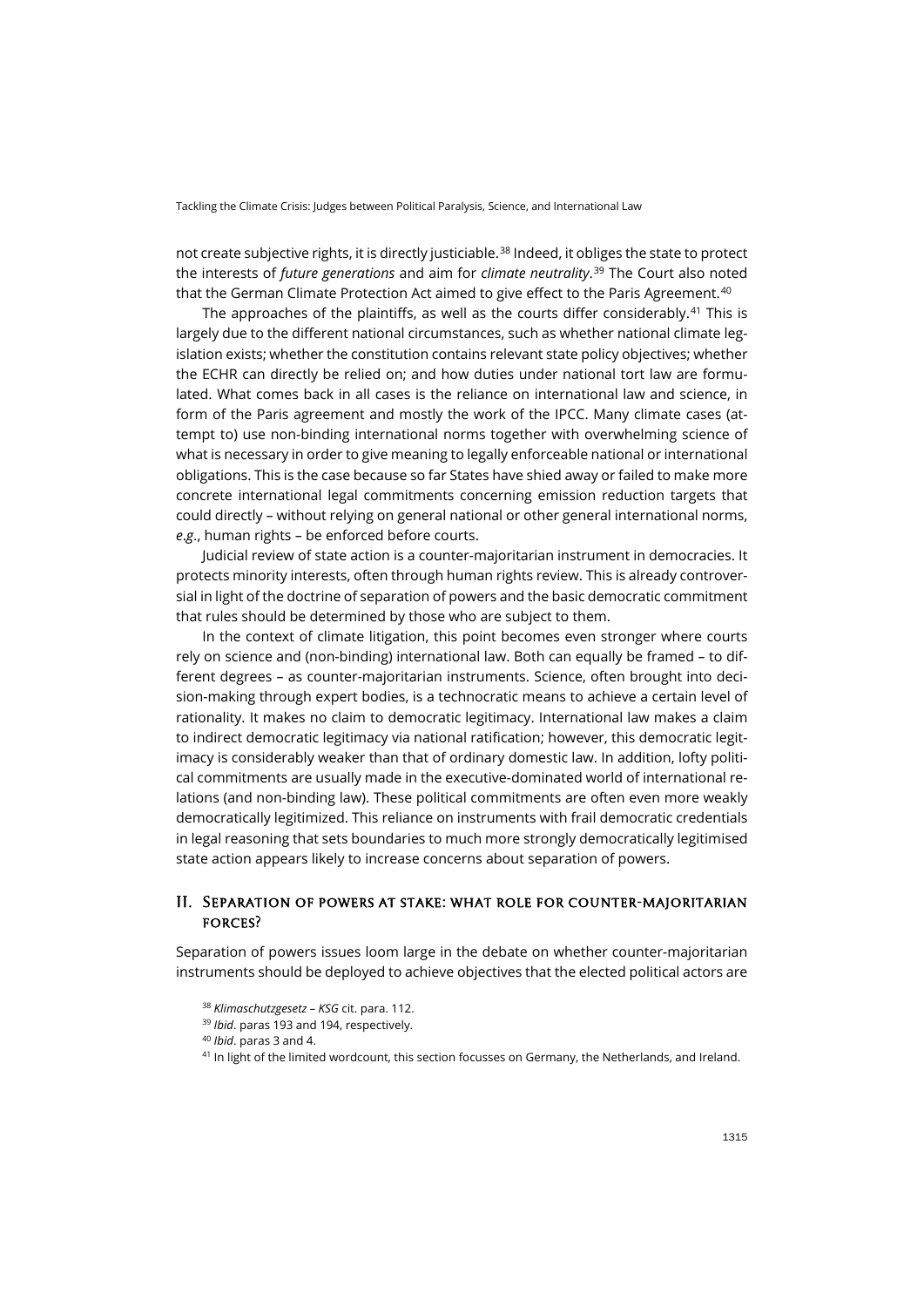unable or unwilling to pursue. In the words of the Dutch Supreme Court: "[D]ecisionmaking on the reduction of greenhouse gas emissions is a power of the government and parliament. They have a large degree of discretion to make the political considerations that are necessary in this regard. It is up to the courts to decide whether, in availing themselves of this discretion, the government and parliament have remained within the limits of the law by which they are bound". [42](#page-10-0)

In constitutional democracies, the legitimacy of public policy making rests on the doctrine of separation of powers. Yet, there is no one legal or conceptual blueprint of separation of powers. It is different in every state, in the EU. The separation of powers in a particular legal system is necessarily related to the values and specific understandings of the institutional set up of that system. Yet, this does not mean that one cannot identify and explain the underlying rationale and the purpose that rationale serves.

The separation of powers is not a goal in itself. The starting point of the discussion should hence be the question: "separating powers on behalf of what"?<sup>[43](#page-10-1)</sup> Christoph Möllers has offered a conceptualisation of the doctrine of separation of powers and its purpose that seems well suited for liberal democracies that have a strong commitment to the rights and freedoms as individuals. He identifies individual and collective self-determination as the central elements of the justification of public authority and links their protection back to separation of powers. [44](#page-10-2)

Drawing from Möllers, we have developed elsewhere how separation of powers in a *functional* and *relational* conceptualisation that emphasises institutional interactions between the branches according to their different functions rather than their isolation from each other serves the two main purposes of separation of powers, namely enable dem-ocratic will-formation and control the exercise of public power.<sup>[45](#page-10-3)</sup> The continuous ability of democratic will-formation is preserved by allocating different functions to the three branches, executive, legislature, and judiciary. In this understanding, separation of powers first and foremost aims to exclude sustained domination of one form of legitimation over the others.

On the contrary, it aims to avoid a concentration of power in one branch, be it the judiciary or even the legislature, that excludes changes in governance. Its core purpose is to ensure that the tension between law, as a past commitment of politics/constituent powers, and politics, as day-to-day struggles for majoritarian positions, is perpetuated.

<sup>43</sup> B Ackerman, 'The New Separation of Powers' (2000) HarvLRev 633 and 640.

<span id="page-10-2"></span><span id="page-10-1"></span><sup>44</sup> C Möllers, *The Three Branches: A Comparative Model of Separation of Powers* (Oxford University Press 2013) 51.

<span id="page-10-3"></span><sup>45</sup> C Eckes, P Leino-Sandberg and A Wallerman Ghavanini, 'Conceptual Framework for the Project "Separation of Powers for 21<sup>st</sup> Century Europe (SepaRope)"' (2021) Amsterdam Law School Research Pape[r pa](https://papers.ssrn.com/sol3/papers.cfm?abstract_id=3777334)[pers.ssrn.com.](https://papers.ssrn.com/sol3/papers.cfm?abstract_id=3777334)

<span id="page-10-0"></span><sup>42</sup> Supreme Court of the Netherlands of 20 December 2019 n. 19/00135 *State of the Netherlands (Ministry of Economic Affairs and Climate Policy) v Stichting Urgenda* ECLI:NL:HR:2019:2007 para. 8(3)(2).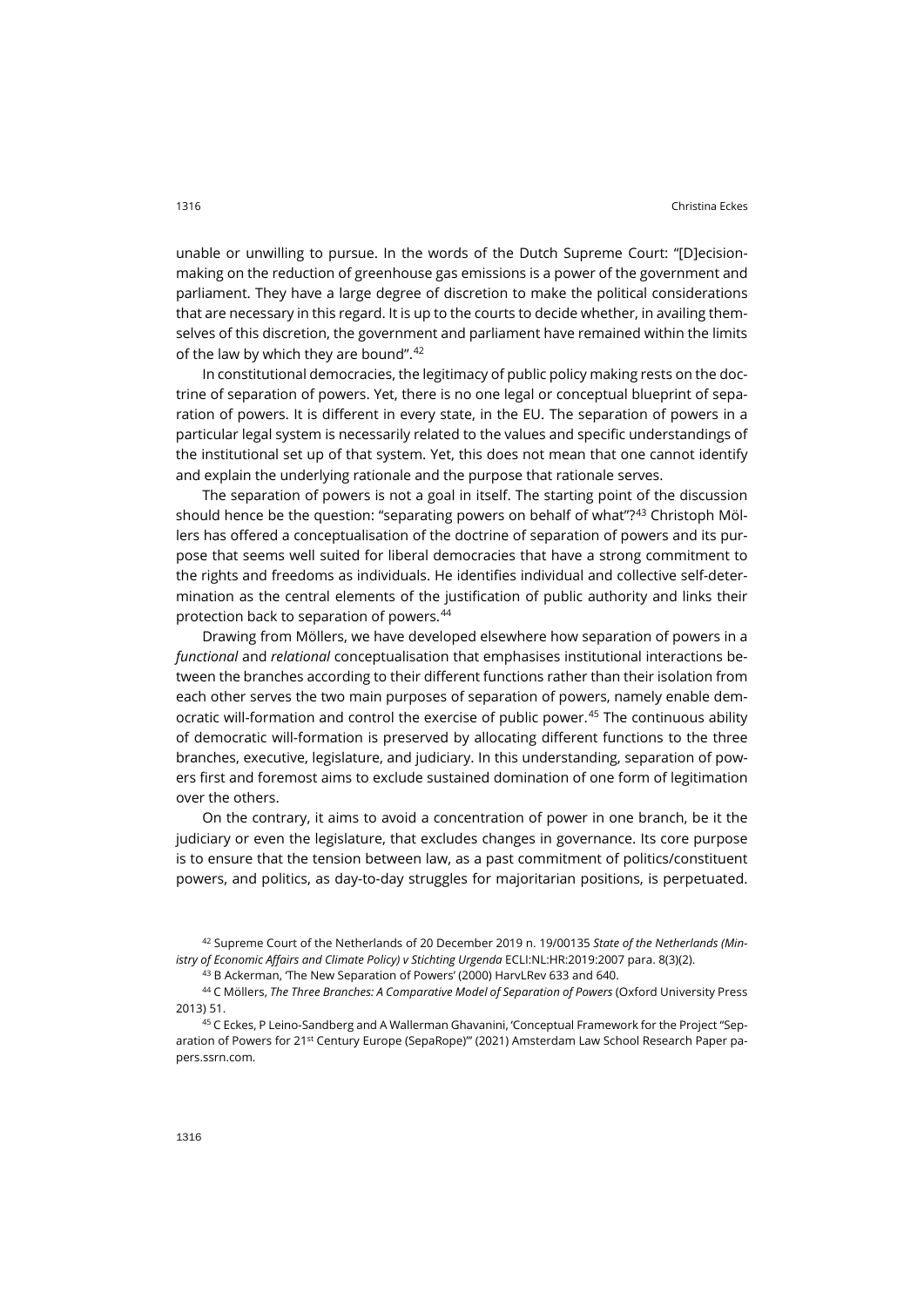This ensures a continuous legitimation from different sources and a continuous struggle of the different views and powers to prevail and win the day.

In a simplified sketch, the executive makes a claim to particular expertise, flexibility, and speed; it is either directly or indirectly democratically legitimated. The legislature draws its legitimacy first and foremost from regular democratic elections. It is therefore thought to be the best forum for political struggle and (temporary) reconciliation of conflicting interests. The judiciary relies for its legitimacy on constitutionally and legally enshrined rights and procedures. To protect the political prerogatives and the creative leeway of the legislature, the judiciary should practice self-restraint vis-à-vis conceptual decisions on behalf of a general people. [46](#page-11-0) At the same time, the judiciary has a rationalising function in constitutional democracies, also on highly politicized terrain. Following rather rigid procedural and substantive legal rules in judicial proceedings, judges necessarily determine some aspects as legally relevant and exclude others a legally non-relevant grounded in the predetermined constitutional and legal choices of the polity. While being far from apolitical, $47$  this imposes a particular procedural and substantive rationality on the decision-making. What the particular contribution of this type of legal rationality could be and should be in the context of the climate crisis requires significant further investigation.

Climate litigation is the result of a strategic choice of taking a disagreement to court that could not be resolved politically. It is an expression of a political struggle taken to the realm of rights. Panu Minkkinen, drawing on the work of Claude Lefort, speaks of "agonistic separation" that allows democracy to resist or oppose totalitarian tendencies of modern capitalism through rights.[48](#page-11-2) Agonistic separation allows for institutionalised conflict. It creates the "potentiality" of judicial intervention that creates stability through mu-tual deterrence.<sup>[49](#page-11-3)</sup>

Climate litigation is also an expression and the result of an increasingly active role of courts – active, both in quantity (more cases) and quality (more politicised issues decided by courts).<sup>[50](#page-11-4)</sup> In parallel with this "judicialization", we are witnessing a deep and sustained power shift towards the executive through internationalisation, through crisis management, and through an ever-growing complexity and technicality of the issues to be addressed. In the functional and relational understanding of separation of powers, such shifts call for a redefinition of the relational boundaries between the branches, necessary

<span id="page-11-0"></span><sup>46</sup> BverfGE judgment of 20 April 2016 ECLI:DE:BverfG:2016:rs20160420.1bvr096609, opinion of Judge Schluckebier 125, 260. See however: AR Brewer-Carías, *Constitutional Courts as Positive Legislators. A Comparative Law Study* (Cambridge University Press 2011).

<sup>47</sup> M Loughlin, *The Idea of Public Law* (Oxford University Press 2003) 129.

<span id="page-11-2"></span><span id="page-11-1"></span><sup>48</sup> P Minkkinen, '"Enemies of the People"'? The Judiciary and Claude Lefort's "Savage Democracy"' in M Arvidsson, L Brännström and P Minkkinen (eds), *Constituent Power: Law, Popular Rule and Politics* (Edinburgh University Press 2020) 38.

<sup>49</sup> *Ibid*. 41.

<span id="page-11-4"></span><span id="page-11-3"></span><sup>50</sup> See *e*.*g*. A Rosas, 'The European Court of Justice: Do all Roads Lead to Luxembourg?' (3 February 2019) CEPS Policy Insights [www.ceps.eu.](https://www.ceps.eu/wp-content/uploads/2019/02/PI2019_03_AR_ECJ_0.pdf)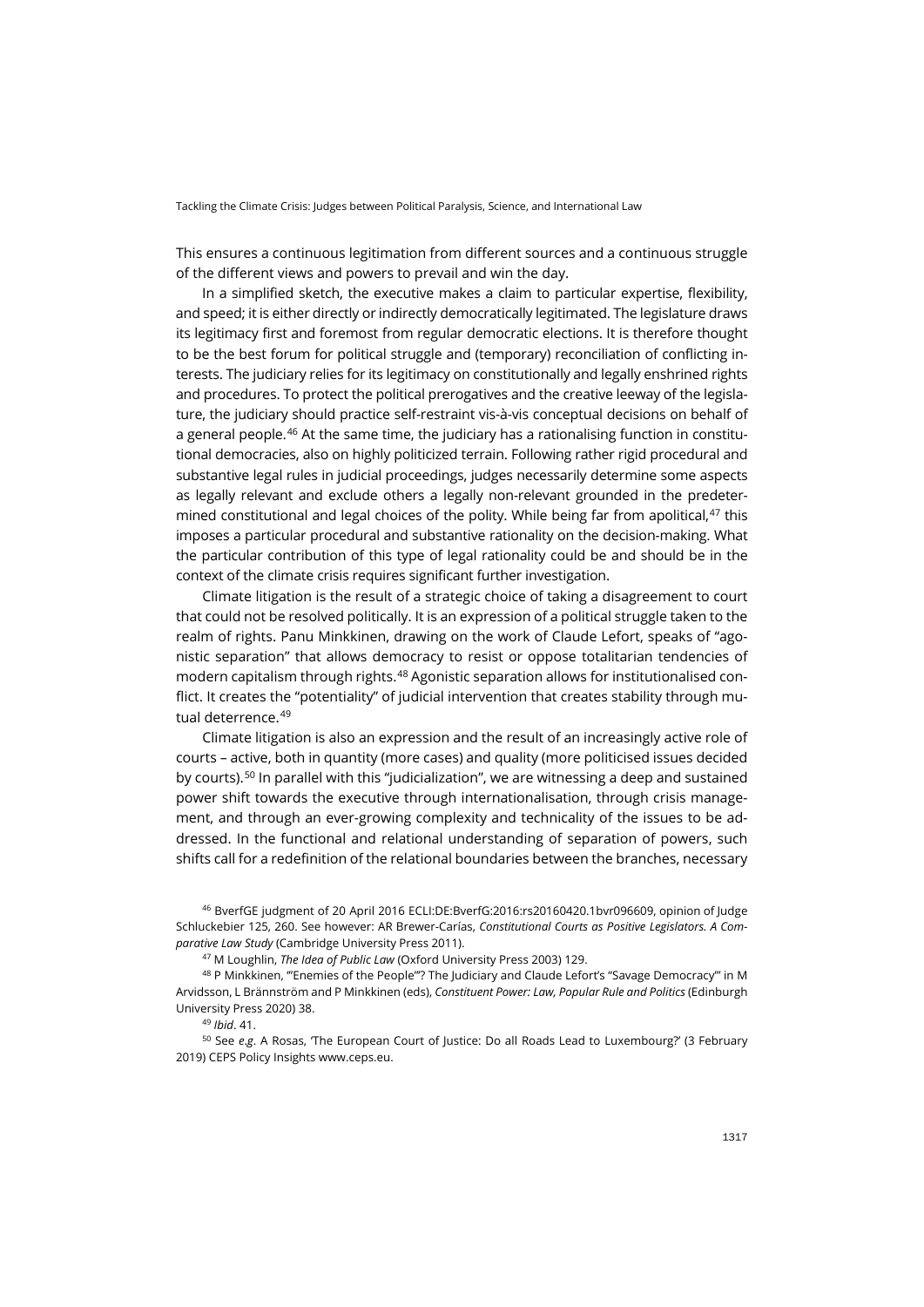In the following subsections, I first highlight a few examples of how courts have so far engaged with separation of powers (II.1) and then conclude that politics must take the underlying normative decisions (II.2).

#### ii.1. Different contexts lead to different separation of powers concerns

Because of the lack of a generally applicable blueprint for arranging the legal conditions for separation of powers, the concerns that arise in the different legal systems also differ in nature and focus. Yet they all relate to the underlying question of whether the judiciary may have transgressed the boundaries of the powers of the legislature.

In the Dutch context, the question arose whether the *Urgenda* ruling was an exception in terms of the extent and specificity of the obligations imposed on the state. Dutch courts may not, on the basis of their constitutional position, intervene in the process of formal legislation. They are prohibited from giving an injunction to legislate.<sup>[51](#page-12-0)</sup> Therefore, the *Urgenda* ruling was criticized by some to go against this particular limitation of judicial power and hence against separation of powers under Dutch law. [52](#page-12-1)

In EU Member States, where the judiciary is not subject to a specific prohibition to give an injunction to legislate the *Urgenda* case would likely have raised less eyebrows. The GCC, for example, more regularly identifies a duty of the legislature to adopt a law (*Gesetzgebungspflicht*) or gives the national parliament an order to regulate (*Regelungsauftrag*).[53](#page-12-2) The GCC gives orders to regulate either where a declaration of nullity of the

<span id="page-12-0"></span><sup>51</sup> Dutch Supreme Court of 21 March 2003 n. C01/327HR ECLI:NL:HR:2003:AE8462 para 3(5). See C Eckes, 'The Urgenda Case is Separation of Powers at Work' in N de Boer, BM Aernout Nieuwenhuis and J-H Reestman (eds), *Liber Amicorum Besselink* (Amsterdam Law School Research Paper 2021).

<span id="page-12-1"></span><sup>52</sup> L Besselink, 'Rechter en Politiek: Machtenscheiding in de Urgenda-zaak' (2020) Tijdschrift voor Constitutioneel Recht p. 128-151. I however conclude here that this is not the case (see *infra*).

<span id="page-12-2"></span><sup>53</sup> At BverfG judgment of 24 June 1992 1 BvR 459/87, 1 BvR 467/87 p. 379 ff., the German Constitutional Court gives an overview of different forms of legislative orders. See in particular: German Constitutional Court judgment of 28 May 1993 2 BVF 2/90, 2 BVF 4/92, 2 BVF 5/92 (*Abortion II*) ECLI:DE:BVerfG:1993: fs19930528.2bvf000290 p. 203: "If the prohibition to drop below the minimum level of protection (*Untermaßverbot*) is not to be violated, minimum requirements must be met. This includes that the abortion for the entire duration of the pregnancy is fundamentally regarded as unlawful and therefore prohibited by law (...)". On further requirements for the protection of fundamental rights see the decision of the Federal Constitutional Court on the non-smoker protection regulations of the states in German Constitutional Court judgment of 24 January 2012 1 BvL 21/11 ECLI:DE:BVerfG:2012:ls20120124.1bvl002111 p. 362 ff. By contrast, the German Constitutional Court did not numerically indicate a minimum subsistence level required by human dignity but asked the legislature to determine the scope of entitlement by assessing all expenses necessary for subsistence in a transparent and appropriate procedure in a realistic and comprehensible manner on the basis of reliable figures and conclusive calculation procedures (German Constitutional Court judgment of 9 February 2010 1 BvL 1/09 n. 1-220 (*Urteil des Ersten Senats vom*) ECLI:DE:BVerfG: 2010:ls20100209.1bvl000109).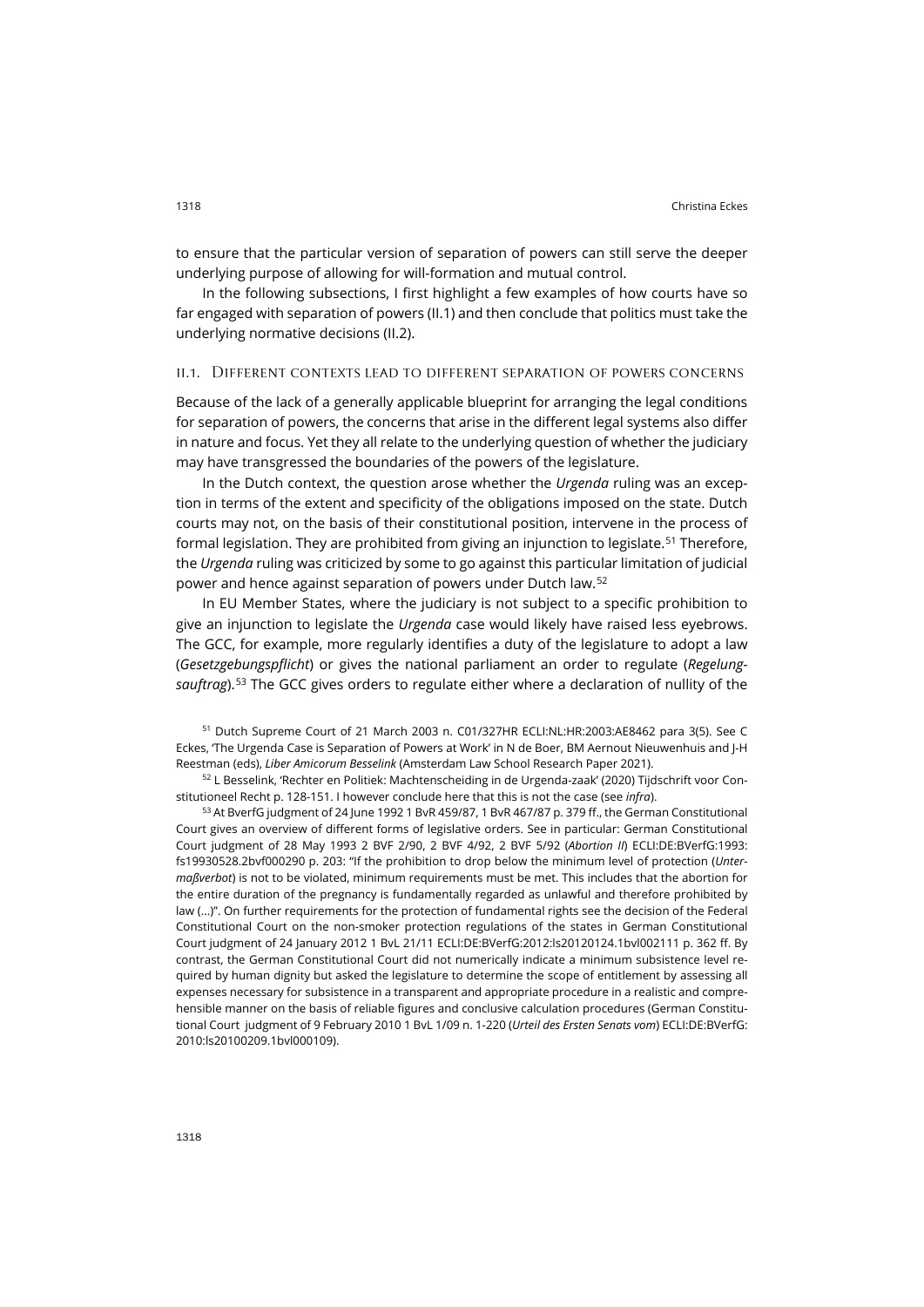challenged law would bring about an intolerable gap in regulation or where the specific other legal situation (absence of the nullified law) would also be a form of regulating, which – pursuant to the Court's own position – is a choice that the legislature should take, rather than the GCC by annulling the law.<sup>[54](#page-13-0)</sup> One could hence argue that in the latter case it is precisely the intention to protect the legislature's room for manoeuvre that motivates the GCC to require the legislature to regulate the situation in a manner that is compatible with the constitution. The detailed instructions that the GCC occasionally derives from the German Constitution and gives the German legislature however are not uncontroversial.[55](#page-13-1)

In the *Climate Protection Act* case, the GCC – at least also – directly strengthened separation of powers and political deliberation. It imposed on the legislature an obligation to decide on the fundamental choice of distributing the national carbon budget itself. The decision on when to reduce emissions and by how much could not, according to the GCC, be left to the executive.[56](#page-13-2)

Besides the climate cases, decided by national courts, the European courts in Luxembourg (*Carvalho*) and Strasbourg (*Portugese School Children*) have been asked to rule on systemic mitigation cases. Both cases are notable for how the particular legal context in which they are brought relates to separation of powers.

In the *Carvalho* case before the General Court of the EU, [57](#page-13-3) the applicants asked the court to annul a legislative package regarding greenhouse gas emissions in so far as it sets targets that are too low and instead "order the Council and the Parliament to adopt measures […] requiring a reduction in greenhouse gas emissions by 2030 by at least 50% to 60% compared to their 1990 levels, or by such higher level of reduction as the Court shall deem appropriate". [58](#page-13-4) The case was dismissed based on the failure to establish *individual concern*. On appeal, the European Court of Justice confirmed the General Court's ruling. [59](#page-13-5)

Individual concern is a – much criticized<sup>[60](#page-13-6)</sup> – specific standing requirement under EU law intended to protect the EU legislature when adopting generally applicable norms from legal challenges of non-privileged applicants, *i*.*e*. private persons. [61](#page-13-7) This choice of

<span id="page-13-0"></span><sup>54</sup> See for the latter case: German Constitutional Court judgment of 22 June 1995 2 BvL 37/91 (*Property Tax*) ECLI:DE:BVerfG:2006:rs20060118.2bvr219499.

<span id="page-13-2"></span><span id="page-13-1"></span><sup>55</sup> See for an internal critique of dissenting judges in the GCC's decision on the Federal Criminal Police Office Act (German Constitutional Court judgment of 20 April 2016 cit.) and Court decision on data retention (German Constitutional Court judgment of 2 March 2010 1 BvR 256/08, 1 BvR 263/08, 1 BvR 586/08 ECLI:DE:BVerfG:2010:rs20100302.1bvr025608).

<sup>56</sup> German Constitutional Court 1 BvR 256/08, 1 BvR 263/08, 1 BvR 586/08 cit. paras. 259-263.

<sup>57</sup> *Carvalho and Others v Parliament and Council (General Court)* cit.

<sup>58</sup> *Ibid*. para. 18.

<sup>59</sup> *Carvalho and Others v Parliament and Council (Court of Justice)* cit.

<span id="page-13-7"></span><span id="page-13-6"></span><span id="page-13-5"></span><span id="page-13-4"></span><span id="page-13-3"></span><sup>60</sup> See for a good impression of the critique: E Biernat, The Locus Standi of Private Applicants under Article 230 (4) EC and the Principle of Judicial Protection in the European Community' (Jean Monnet Working Paper 12/2003) [jeanmonnetprogram.org.](https://jeanmonnetprogram.org/archive/papers/03/031201.pdf) 

<sup>61</sup> Art. 263(4) TFEU.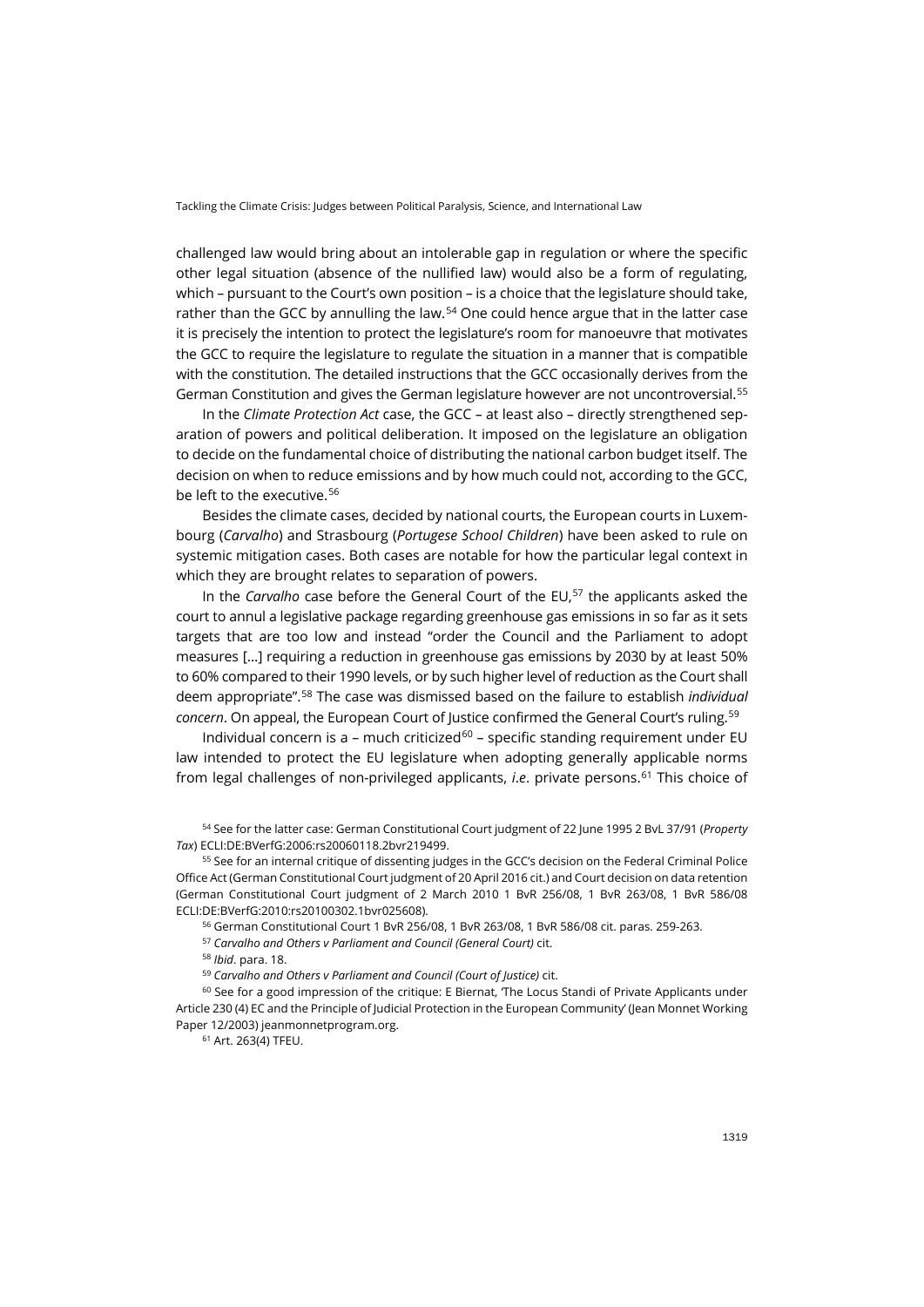keeping individuals out of court is directly linked to the model of separation of powers practised within the EU.[62](#page-14-0) However, the EU also offers another very particular way of challenging the EU's climate action, namely through a preliminary question addressed to the ECJ by Member States' courts. This was also emphasised by the European Commission in its third-party submission in the *Portuguese School Children* case before the ECtHR, discussed below. This particular indirect route for challenging the EU's climate action is a likely future channel for climate litigation.

Substantively, the applicants did not ask the EU courts to go further than the applicants in the earlier discussed climate cases: besides seeking annulment of legislation they asked for an injunction ordering the legislature to adopt a legislative package that would be in line with the Paris Agreement in light of the findings of the IPCC. What is different is that over time (*e*.*g*., between the *Urgenda* case that was launched in 2015 and the *Carvalho* case that was launched in 2018) science has evolved; states have continued to emit; more emissions have accumulated; and, as a result, both the temperature target changed (from 2 degrees to 1,5 degrees) and the necessary reduction targets increased (for states to stay within their national carbon budget). Hence, the specific demands in terms of reduction may *prima facie* seem higher[63](#page-14-1) and therefore, the potential costs and distributive consequences of such laws are likely to be greater. This is, however, as explained the result of time passing without adequate climate action in combination with more accurate scientific insights. Any new climate case launched in future would have to ask for even higher reduction targets in an even shorter trajectory. This is the inherent consequence of political paralysis in face of the climate crisis.

In light of this urgency for climate action, the applicants before the ECtHR (*Portugese School Children*) argued that "there is no adequate domestic remedy reasonably available" to them because the alleged violation is caused cumulatively by the 33 respondents and domestic courts of one country could only find their own state in violation.[64](#page-14-2) However, it is financially, logistically, and most importantly – in light of the urgency of climate change – timewise impossible to bring actions in all 33 states. Therefore, the applicants ask the ECtHR exceptionally to absolve them from the requirement to exhaust domestic remedies. [65](#page-14-3) From a separation of powers perspective, this case is interesting because it essentially claims that domestic courts cannot offer adequate protection in face of the international nature and the extreme urgency of the climate crisis, considering in particular the limited reach of national jurisdictions.

Irrespective of the specific concerns relating to the doctrine of separation of powers, I would like to argue in favour of an obligation of the legislature and the executive to *give* 

<sup>&</sup>lt;sup>62</sup> A Rosas, 'Separation of Powers in the European Union' (2007) The International Lawyer 1033-1038.

<span id="page-14-3"></span><span id="page-14-2"></span><span id="page-14-1"></span><span id="page-14-0"></span><sup>63</sup> This is not correct, *e*.*g*., for the *Klimaschutzgesetz – KSG* case before the BVerfG, where the applicants asked for a reduction of 65 per cent.

<sup>64</sup> *Duarte Agostinho et autres v Portugal et autres* cit. para. 32. <sup>65</sup> *Ibid*.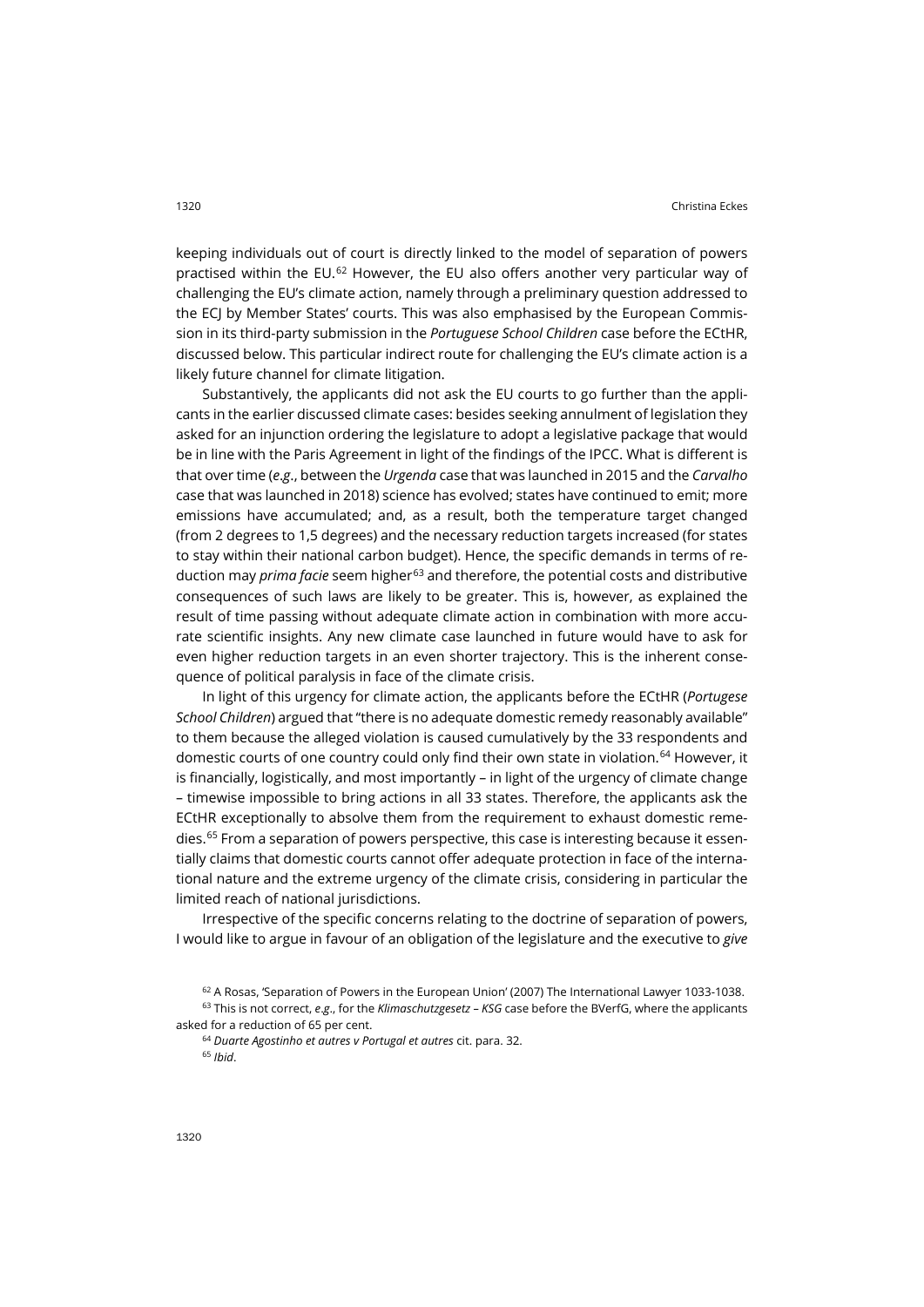Tackling the Climate Crisis: Judges between Political Paralysis, Science, and International Law

*reasons* for their decisions that allow the public to hold politicians to account. I also argue that, in a functional understanding of separation of powers, it is precisely the task of the judiciary to allow citizens to demand justification for policies that interfere with human rights. This is a confirmation of a working system of separation of powers and vests human rights with effects within the political process.

In the words of the Irish Supreme Court: "…the public are entitled to know what current thinking is and, indeed, form a judgment […] on whether the [pursued climate policies] are realistic…". [66](#page-15-0) Under any separation of powers model, the government, when asked in court to justify its actions, is formally legally obliged to do so. In the *Urgenda* case, the Supreme Court explicitly found that the Dutch State failed to offer such justification. Due to this lack of giving reasons, even when legally required, the state was ordered to develop a different policy, one that meets what the government had itself repeatedly acknowledged to be the absolute minimum to prevent dangerous climate change.<sup>[67](#page-15-1)</sup>

### ii.2 We cannot exclude (failing) politics despite overwhelming climate **SCIENCE**

Arguing that the executive and legislative must give reasons for restricting rights and that the judiciary can legally demand such reasons is not a call to exclude politics from the required deeply controversial and redistributive issues that emerge from the climate crisis. As the Irish Supreme Court concluded: "[…] while there is significant scientific consensus both on the causes of climate change and on the likely consequences, there is *much greater room for debate about the precise measures* which will require to be taken to prevent the worst consequences of climate change materializing". [68](#page-15-2)

In the same case, the Irish Government rightly argued that "the fact that it accepts "the science" does not mean that it must also be taken to accept that *the legal consequences of that science* involve the sort of actionable breach of rights". [69](#page-15-3)

In the same vein, the Dutch Supreme Court purely established an absolute minimum of action that could still be called reasonable. It emphasized that in light of the grave threat of dangerous climate change to the enjoyment of human rights the principle of effective legal protection in art. 13 ECHR entails that "the courts must examine whether it is possible to grant effective legal protection by examining whether there are *sufficient objective grounds from which a concrete standard can be derived*". [70](#page-15-4)

<span id="page-15-1"></span><span id="page-15-0"></span>The Dutch Supreme Court came to the conclusion that such objective grounds could be derived from science and international law, not to determine what the State had to do

<sup>66</sup> *Friends of the Irish Environment CLG and The Government of Ireland* cit. para. 6(47).

<sup>67</sup> *Urgenda* cit. paras 7(2)(1) to 7(2)(10) and 7(4)(1).

<span id="page-15-2"></span><sup>&</sup>lt;sup>68</sup> Friends of the Irish Environment CLG and The Government of Ireland cit. para. 4(5) emphasis added.

<span id="page-15-3"></span><sup>69</sup> *Ibid*. para. 5(16) emphasis added.

<span id="page-15-4"></span><sup>70</sup> *Urgenda* cit. para. 6(4) emphasis added.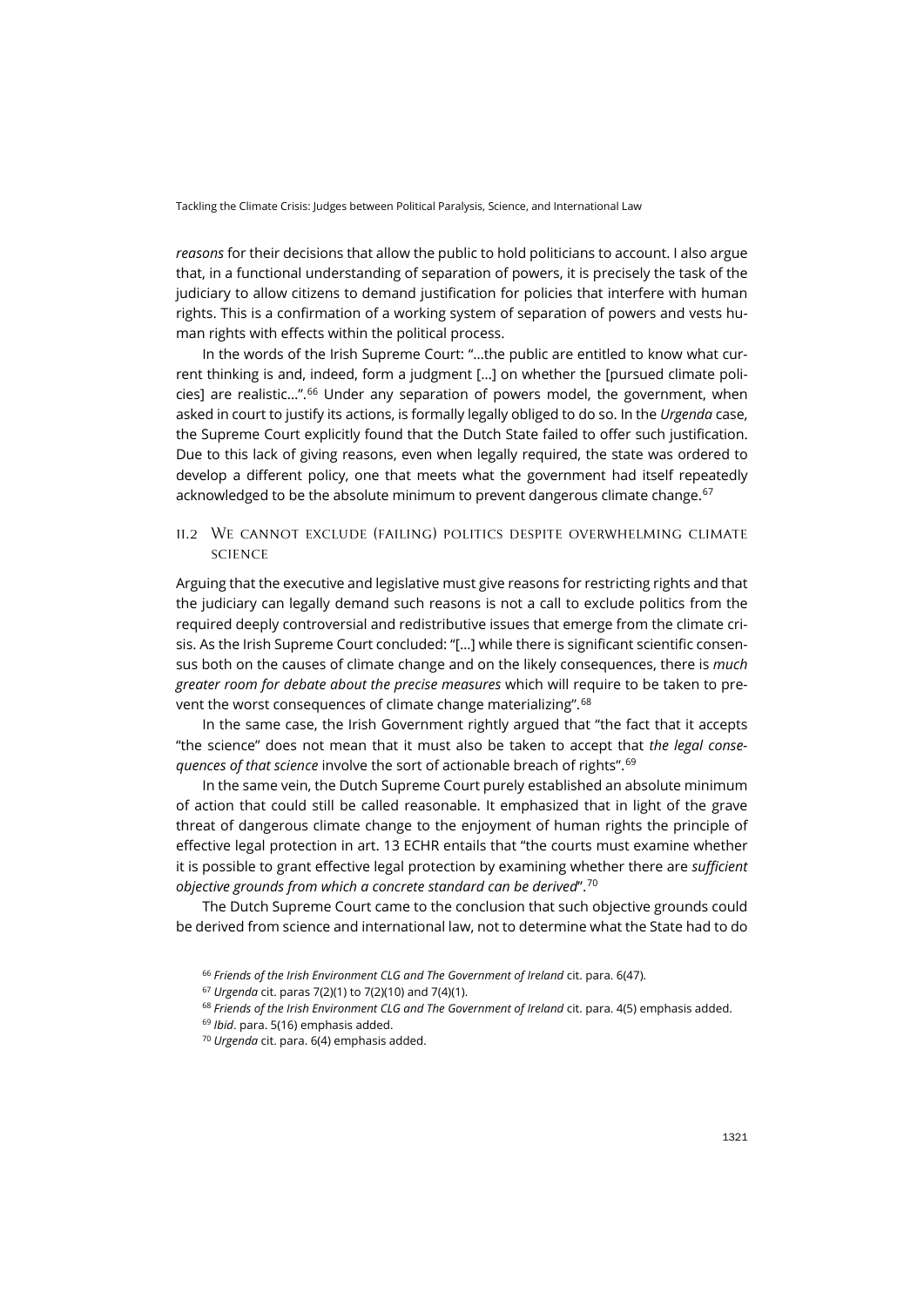but to set a minimum threshold of action that the State had to meet in order to act reasonable in light of "the risk of dangerous climate change". [71](#page-16-0)

Science does not directly lead to legal consequences. This is the step of translation that courts take. In principle, they do so from the opposite perspective, namely asking what legal obligations mean in light of science. Yet, scientific necessity alone cannot to be enough to make courts require the executive or the legislature to act. This would allow enforcing the demand of rationality on politics through litigation. However, while scientific rationality cannot be expected from politics, the executive and the legislature can be held to give reasons and to act *reasonable*. In a recent contribution to the debate, an important attempt was made to argue in favour of a minimum standard of reasonableness, drawing from science and international law.[72](#page-16-1)

In addition, the translation of science into legal obligations is still different from the question of *what precise measures should be taken* in light of climate science. In a functional reading of separation of powers, this decision should be reserved to the legislature and by way of delegation – at least to a degree and potentially – to the executive. It would be difficult to justify a judicial determination of *how* a state should reduce carbon emissions, i.e., in which sector, prescribing specific behaviour. Time in combination with inaction will, however, necessarily reduce political discretion. At some point, only very few actions may be justified as reasonable.

#### III. A research agenda

In this final section, I set out some ideas for future research on what role judges should play in democracies threatened by growing antagonism relating to the climate crises.

As long as politics fail, the second-best solution of climate litigation may appear the best available solution – at least in light of how to best tackle an existential threat. Ultimately, all other issues, including separation of powers and democracy, would fade in importance if we continue emitting as much as we currently do and planet Earth becomes uninhabitable. At the same time, we, as scholars, must further work on articulating and elucidating the normative considerations that should guide climate action. Demands for social justice and concerns about who decides on the distributive consequences of both the climate crisis and climate action are not only here to stay but will increase as the effects of global warming and emission reduction measures are felt more intensely. What we need is scholarship that brings the normative choices to the light and critically debates them.

This need for normative scholarship results from an understanding that social justice and democratic legitimacy remain relevant even in the face of an existential threat. How and to what extent such normative considerations remain leading even under prolonged,

<span id="page-16-1"></span><span id="page-16-0"></span><sup>72</sup> L Maxwell, S Mead and D van Berkel, 'Standards for Adjudicating the Next Generation of *Urgenda*style Climate Cases' cit.

<sup>71</sup> *Ibid*. paras 5(6)(1) and 5(8).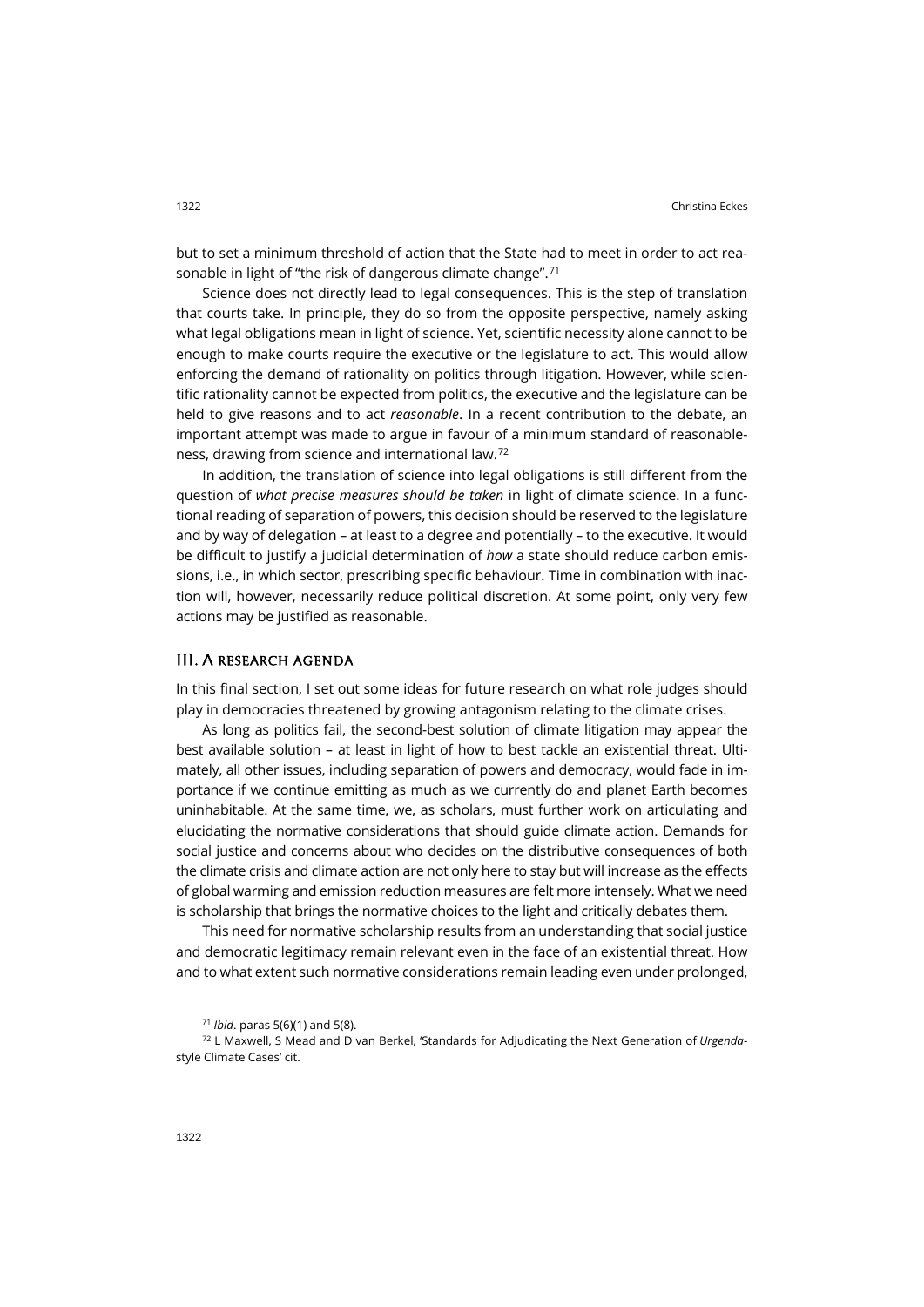complex, uncertain, and controversial emergency conditions require further investigation, including by legal scholars.

Some work has been done already. In the context of climate litigation, first research has been conducted into the issue of what judges should do, notably from a Habermasian perspective.[73](#page-17-0) Habermas' discourse theory of law aims to establish an internal link between the state of law (*Rechtsstaat*) and democracy.[74](#page-17-1) It is primarily a theory of democracy, aimed at the peaceful reconciliation of colliding positions and interests. Its focus is on the persuasive power of the better argument, the aim of identifying a normative truth/common interest in an ideal speech situation and make this truth/interest effective in society through law. This is why judicial review in general and climate litigation in particular are often seen from this perspective as contributing to the deliberation, as making voices heard.[75](#page-17-2) However, as briefly sketched above separation of powers serves the purpose of perpetuating the possibility of political struggle, controversy, and even sustained dissensus. This precisely does not – at least not necessarily – procedurally contribute to or assume the possibility of establishing an intersubjectively binding standpoint on normative questions. To put it more briefly, the Habermasian approach misses the intrinsi-cally agonistic nature of separation of powers.<sup>[76](#page-17-3)</sup> Much more work is needed on extrapolating this in the context of climate litigation.

What can judges do to protect the functioning of democratic decision-making threatened by the climate crisis? Judges have no choice but to do something when asked to rule on climate cases. Certainly, they can decline jurisdiction but that also has consequences for the functioning of the democratic decision-making. I would like to end with highlighting five pressing questions that present themselves in a particular way in the context of the climate litigation discussed in this *Insight* and that require further fundamental research: *i)* what normative decisions should be reserved to the legislature even in the face of growing certainty of the disastrous consequences of their slow incrementalism? How could normative choices by politics be made possible within the complexity and urgency of the issue and the constraints of the system? *ii)* What should be the role of science in political decision-making and in judicial review? What is needed from science? *iii)* What are the

<span id="page-17-0"></span><sup>73</sup> See also L Burgers, *Justitia, the People's Power and Mother Earth: Democratic Legitimacy of Judicial Law-Making in European Private Law Cases on Climate Change* (unpublished thesis, University of Amsterdam 11 November 2020) on file with the author; L Burgers and T Staal, 'Climate Action as Positive Human Rights Obligation: The Appeals Judgment in Urgenda v The Netherlands' (2019) Netherlands Yearbook of International Law 1.

<span id="page-17-1"></span><sup>74</sup> J Habermas, *Faktizität und Geltung. Beiträge zur Diskurstheorie des Rechts und des demokratischen Rechtsstaats* (1994) 664.

<sup>75</sup> See *e*.*g*. L Burgers, *Justitia, the People's Power and Mother Earth* cit.

<span id="page-17-3"></span><span id="page-17-2"></span> $76$  This also explains the very limited engagement of Habermas with separation of powers, see also: T Lieber, *Diskursive Vernunft and formelle Gleichheit: Zu Demokratie, Gewaltenteilung Und Rechtsanwendung in Der Rechtstheorie Von Jugern Habermas* (Mohr Siebeck 2007) 170-173.